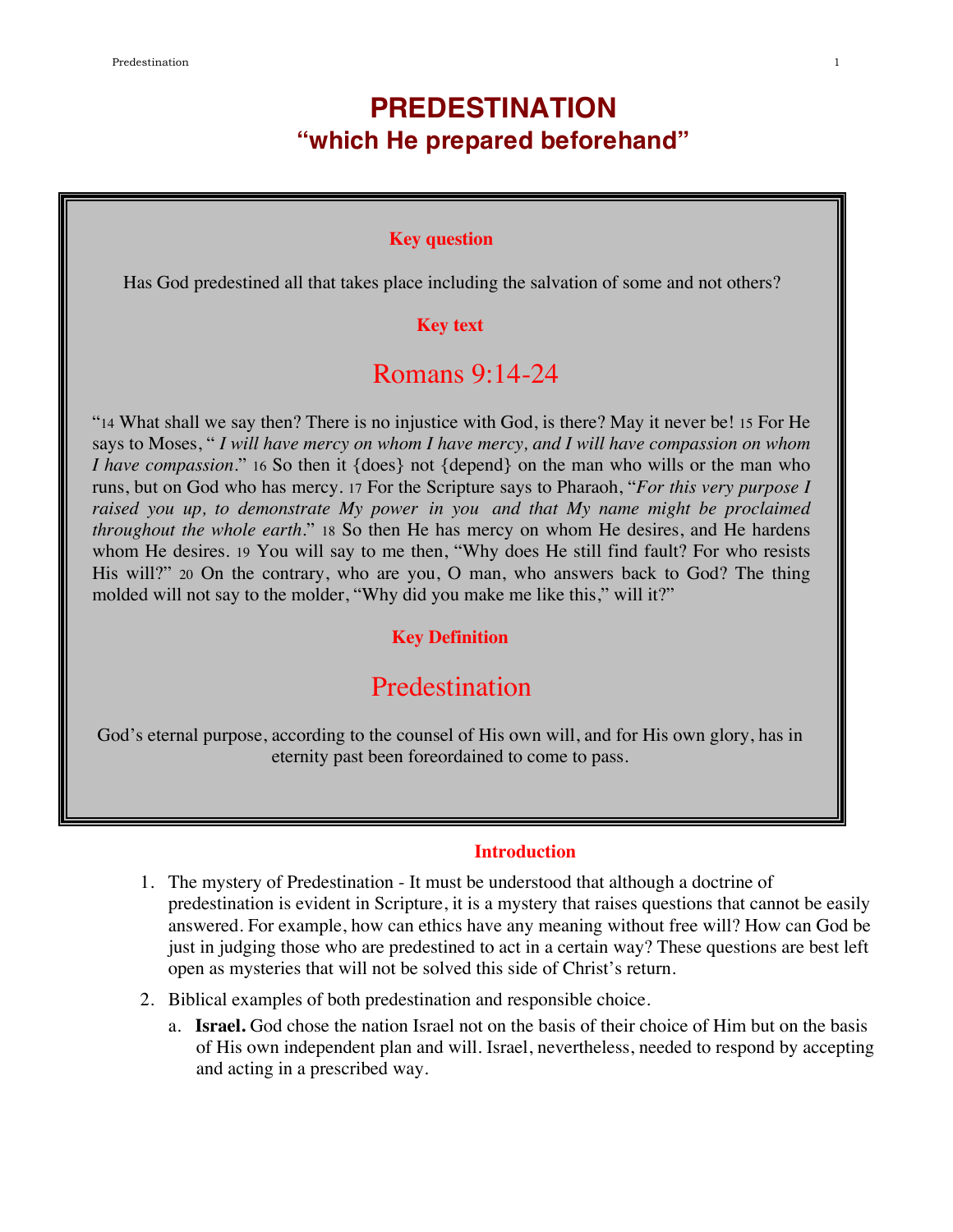- b. **The crucifixion of Jesus.** Acts 2:23 "this Man, delivered up by the predetermined plan and foreknowledge of God, you nailed to the cross by the hands of godless men and put Him to death."
- c**. The betrayal of Jesus by Judas.** Mk.14:21 "For the Son of Man is to go, just as it is written of Him; but woe to that man by whom the Son of Man is betrayed!" It is said that Judas' actions were Satanically motivated (Lk.22:3; Jn.13:2,27)
- d. **Eph.1:9,11** "He made known to us the **mystery of His will**, according to the kind intention which He purposed in Him. . . . Also we have obtained an inheritance, having been predestined according to His purpose who **works all things after the counsel of His**  will." God is both sovereign and working things to accomplish His purposes. The question is – What is the nature of His working?
- e. **Phil. 2:13** "for it is God who is at work in you, **both to will and to work** for His good pleasure."
- f**. Jn.6:37** "All that the Father gives me will come to me, and whoever comes to me I will never drive away"
- g**. Acts 13:48** "all who were appointed for eternal life believed" (**14:1** "They spoke so effectively that a great number of Jews and Gentiles believed")

### 3**. Everyone recognizes that no human has a perfectly free will.**

- a. We are constrained by many natural (secondary) issues environment, genetic make up, temperament, early life experiences, etc.
- b. There is a shared sense of responsibility when we account for wrong behavior.
	- In Matt.18:6 Jesus warns those who cause a little one to stumble. "but whoever causes" one of these little ones who believe in Me to stumble it is better for him that a heavy millstone be hung around his neck, and that he be drowned in the depth of the sea."
	- **Rom.7:15** suggests that we are conflicted in such a way that we do not always act as we would like. "For that which I am doing, I do not understand; for I am not practicing what I would like to do, but I am doing the very thing I hate"
	- **Rom.14:13-23** suggests that someone can cause me to stumble by their example. (See I Cor.10:32 also.)
	- **I Jn.2:10** speaks of a cause for stumbling that is in those who do not walk in the light. "The one who loves his brother abides in the light and there is no cause for stumbling in him."
	- In **Matt.26:31** we read that when the shepherd is struck the sheep flee as a result. "You will all fall away because of Me this night, for it is written, 'I will strike down the shepherd, and the sheep of the flock shall be scattered.'"
	- **Gal.5:17** indicates that because of internal tensions between the flesh and the spirit we can not do as we please. "For the flesh sets its desire against the Spirit, and the Spirit against the flesh, for these are in opposition to one another; so that you may not do the things that you please."
	- The sins of fathers often bring an effect on offspring. **Ex.20:5**; 34:6-7; Lev.26:39-40

### 4. **Three different solutions to the mystery.**

| <b>God ordains all things</b> | <b>God knows all things</b> | <b>God limits His power</b> | <b>God limits His knowledge</b> |
|-------------------------------|-----------------------------|-----------------------------|---------------------------------|
| We act freely in our own      | God sees what we would      | God limits Himself in       | God is, on some issues, in      |
| mind but are really governed  | freely choose and then      | creating free moral         | process with us.                |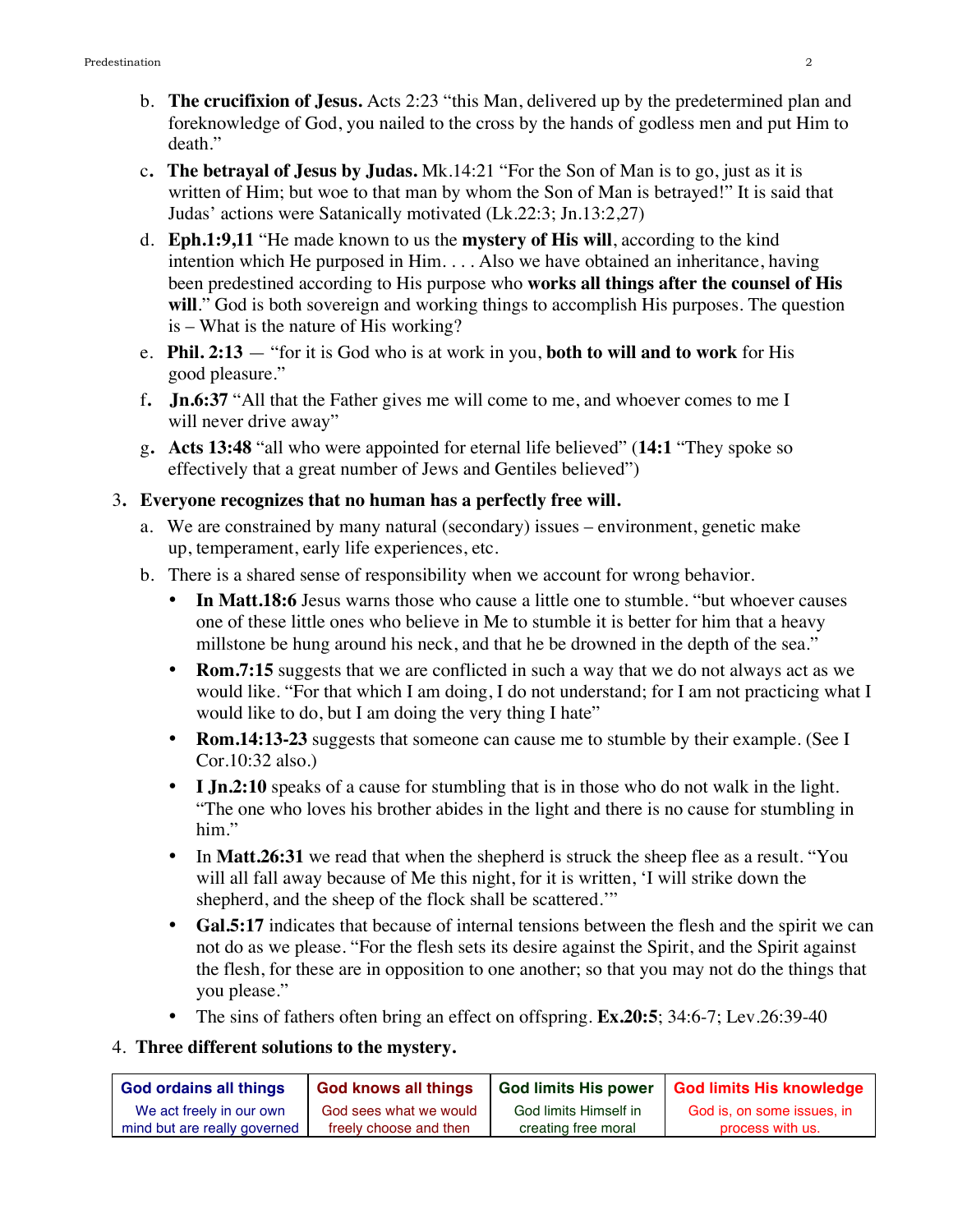| by preconditioning that is<br>controlled by God. | uses it as a part of His<br>eternal purpose. | agents. |  |
|--------------------------------------------------|----------------------------------------------|---------|--|
|                                                  |                                              |         |  |

### 5. Key terms

- **Foreordination** God's will with respect to all events.
- **Predestination** God's choice of individuals for eternal life or eternal death.
- **Election** Predestination to life or the positive side of predestination.
- **Foreknow** God's ability to see through time what will happen. This term can carry the idea of an intimate relationship as well as an awareness of what will happen.
- 6. The history of the development of the doctrine.
	- a. **Augustine** developed the doctrine in response to Pelagius' (a Roman moralistic monk) concept of human innocence and moral freedom.
	- b. Pelagianism was condemned by the **Council of Ephesus** in 431.
	- c. Semi-Pelagianism (the idea that God and man cooperate in salvation) was condemned by the **Synod of Orange** in 529.
	- d. **Origen** believed that predestination was based upon his foreknowledge of what men will do.
	- e. **Gottschalk** (9th century) defended double predestination.
	- f. **Luther and Calvin** held strong views of predestination.
	- g. **Theodore Beza** extended Calvin's view of double predestination to suggest that God causes man to sin.
	- h. When Beza's view came under attack, **James Arminius** (a popular pastor in Amsterdam) was asked to defend Beza's view but as he studied he became supportive of a semi-Pelagian view.
- A. **Arminianism** (autonomy indeterminism)
	- 1. **James Arminius** (1560-1609**)** was a Dutch Reformed pastor and theologian who modified considerably the theological position in which he had been trained. Arminius saw what he believed were two great errors in Calvinism: 1. It made God the author of sin; and 2., it did away with genuine human freedom. John Wesley followed his teaching.
	- 2. Arminianism is concerned that we give proper respect to:
		- a. God's JUSTICE & EQUITY.
		- b. A realistic view of man's RESPONSIBILITY before God and his FREEDOM OF CHOICE.
			- 1. Humans are distinct from other animals in that they have moral responsibility and its corollary free volition. We do not act only or always by instinct, or external control as do animals. That freedom is removed in the Fall of Adam and restored in Christ.
			- 2. The extent of God's power to influencing our decisions is a mystery but it cannot violate the freedom that is the corollary to ethical imperatives and still hold humans morally responsible.
		- c. Scriptural texts that emphasize:
			- 1. FOREKNOWLEDGE as the basis of election -

**Rom.8:29-30** "For whom He **foreknew**, He also predestined to become conformed to the image of His Son, that He might be the first-born among many brethren; and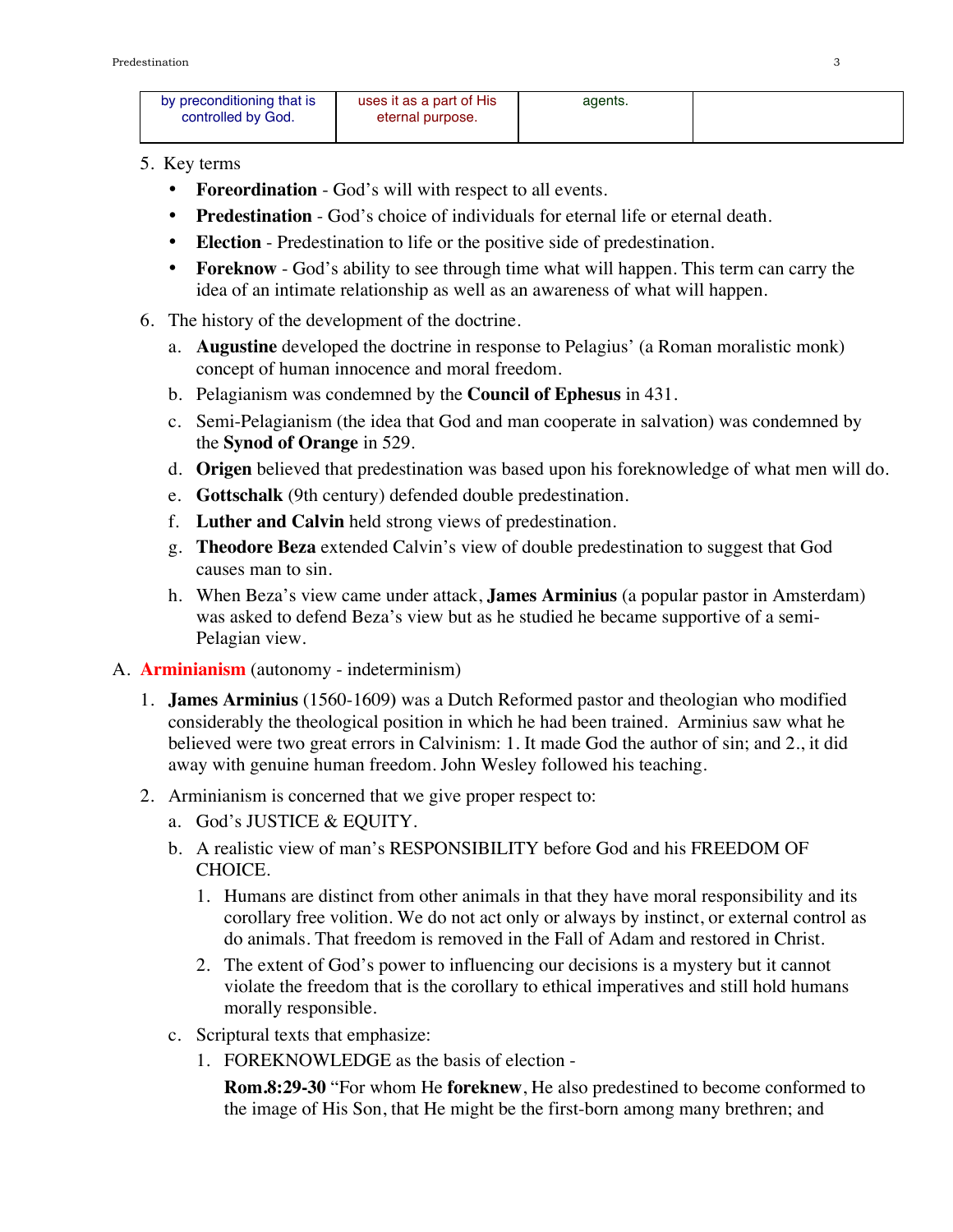whom He predestined, these He also called; and whom He called, these He also justified; and whom He justified, these He also glorified."

**I Pet.1:1-2** "Peter, an apostle of Jesus Christ, to those who reside as aliens, scattered throughout Pontus, Galatia, Cappadocia, Asia, and Bithynia, who are chosen according to the **foreknowledge** of God the Father, by the sanctifying work of the Spirit, that you may obey Jesus Christ and be sprinkled with His blood;" Just as God could foresee that sin would enter the universe without efficiently decreeing that it should enter, so He can also foresee how man will act without efficiently decreeing how he shall act.

- 2. CHRIST DIED FOR ALL MEN.
	- **I Tim.2:6** "who gave Himself a ransom for all,"
	- **II Pet.2:1** "false teachers ...even denying the Master who bought them, bringing swift destruction upon themselves."
	- **II Pet.3:9** "The Lord is ... not wishing for any to perish but for all to come to repentance."
	- **Titus 2:11** "For the grace of God has appeared, bringing salvation to all men,"
	- **II Cor.5:19** "God was in Christ reconciling the world to Himself,"
	- **Rom.5:18** "So then as through one transgression there resulted condemnation to all men; even so through one act of righteousness there resulted justification of life to all men."
	- **Jn.3:16-17** "For God so loved the world, that He gave His only begotten Son, that whoever believes in Him should not perish, but have eternal life. For God did not send the Son into the world to judge the world; but that the world should be saved through Him."
- 3. GOD IS JUST and therefore is no respecter of persons.
	- **Rev.22:17** "let the one who wishes take the water of life without cost."
- 4. ELECTION IS CORPORATE (IN CHRIST) the election to salvation is corporate and comprehends individual men only in identification and association with the elect body of Christ. See "national election" below (D.2.).
	- **Eph.1:3-14** Individuals are elect "in Him" not "to faith in Him."
	- **Isa.42:1-7** "I will appoint you as a covenant to the people" (49:1-13).

### B. **Calvinism** (contingency - determinism) **(Rom.9:14-33, Eph.1:11)**

- 1. **John Calvin** (1509-1564) was a Genevan reformer and pastor who developed a comprehensive understanding of the plan of God in the context of His total sovereignty.
- 2. Calvinism is concerned that we give proper respect to:
	- a. God's sovereign grace (independent of man's volition).
	- b. Man's totally depraved nature.
	- c. Scriptural texts which emphasize:
		- 1. God's CHOICE apart from any foreseen merit or faith within man. Rom.9:11-24, Rom.10:20, IITim.1:9, Jn.1:12-13, Acts 18:27, Phil.1:29, Phil.2:12-13, I Thess.1:4-5, II Thess.2:13-14, Jas.2:5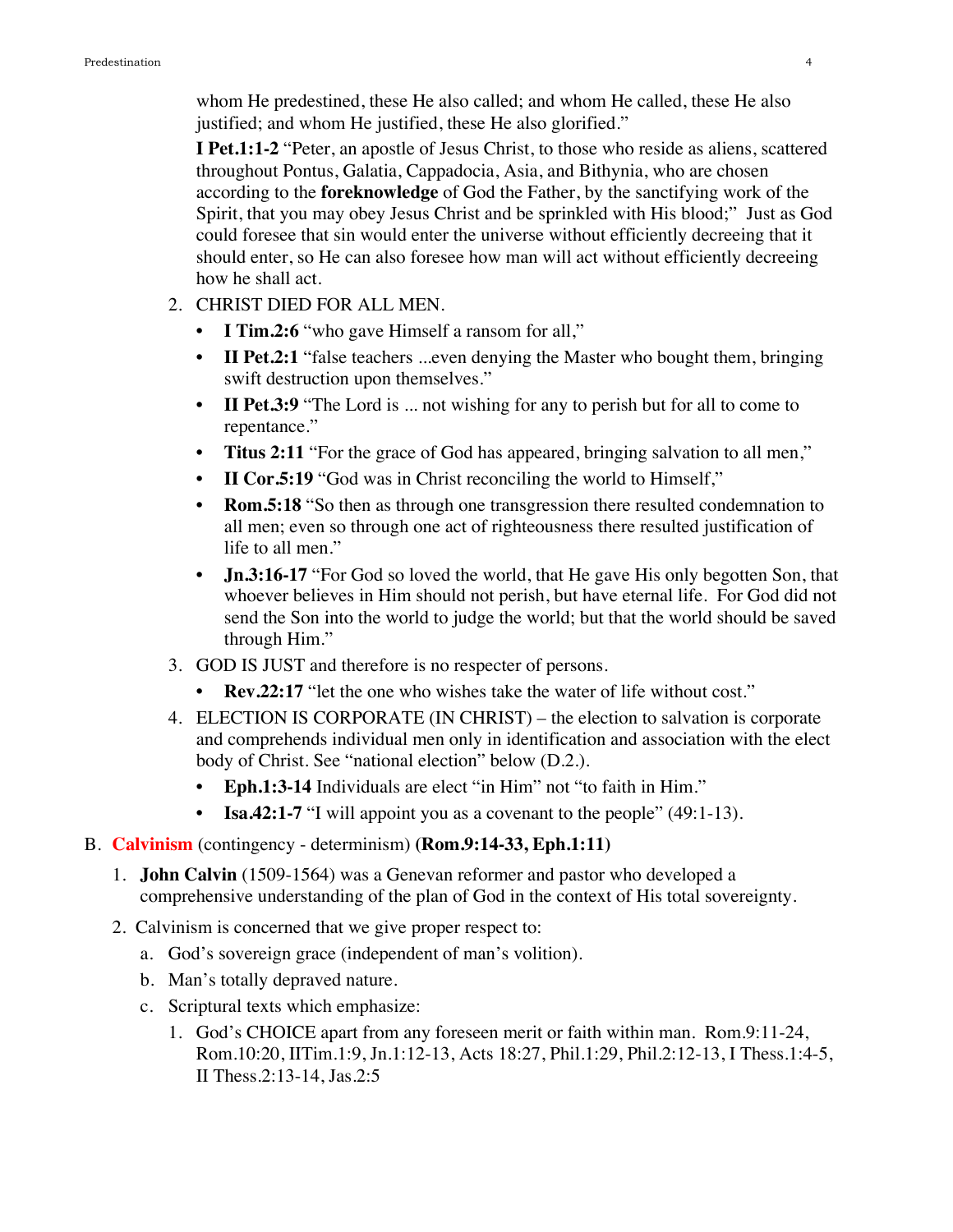- 2. Faith and repentance are DIVINE GIFTS TO SOME, NOT ALL. Acts 5:31, Acts 11:18, Acts 13:48, Acts 16:14, Acts 18:27, Eph.2:8-9, Phil.1:29, II Tim.2:25-26, Rom.12:3
- 3. This is the general philosophical thesis, which states that for everything that ever happens there are conditions such that, given them, nothing else could happen.
	- a. Its secular form biological, social, and psychological determinism.
	- b. Its theological form Divine decree or predestination.
- 4. The basic tenants of Calvinism
	- a. **(T)otal depravity** the total inability of the human to save itself.
	- b. **(U)nconditional election** God is sovereign in His call to salvation.
	- c. **(L)imited atonement** Jesus died only for the elect.
	- d. **(I)rresistible grace** God's call to faith can not be resisted.
	- e. **(P)erseverance of the saints** those who are born of God will continue in the faith until death.
- 5. Variations within Calvinism
	- a. With respect to double predestination
		- 1. Those who hold to double predestination believe that God actually designs some people for hell.
		- 2. Those who do not hold this view believe that those who go to hell do so on the basis of their own will to reject God's grace.
	- b. With respect to the order of the decrees ("Lapsarian" is a term that refers to "the fall" of Adam)
		- 1. **Supralapsarianism** (God decrees to save before He permits the fall.) hypercalvinism.
			- a. The decree to save some and condemn others.
			- b. The decree to create both the elect and the reprobate.
			- c. The decree to permit the fall of both classes.
			- d. The decree to provide salvation only for the elect.
		- 2. **Infralapsarianism** (God decrees to save after He permits the fall.) moderate calvinism
			- a. The decree to create human beings.
			- b. The decree to permit the fall.
			- c. The decree to save some and condemn others.
			- d. The decree to provide salvation only for the elect.
		- 3. **Sublapsarianism** (unlimited atonement with a limited application) modified calvinism
			- a. The decree to create human beings.
			- b. The decree to permit the fall.
			- c. The decree to provide salvation sufficient for all.
			- d. The decree to choose some to receive this salvation.
- Note: a comparison of Calvinist and Arminian positions on key issues. This chart is modified from Robert C. Walton's Chronological and Background Charts of Church History published by Zondervan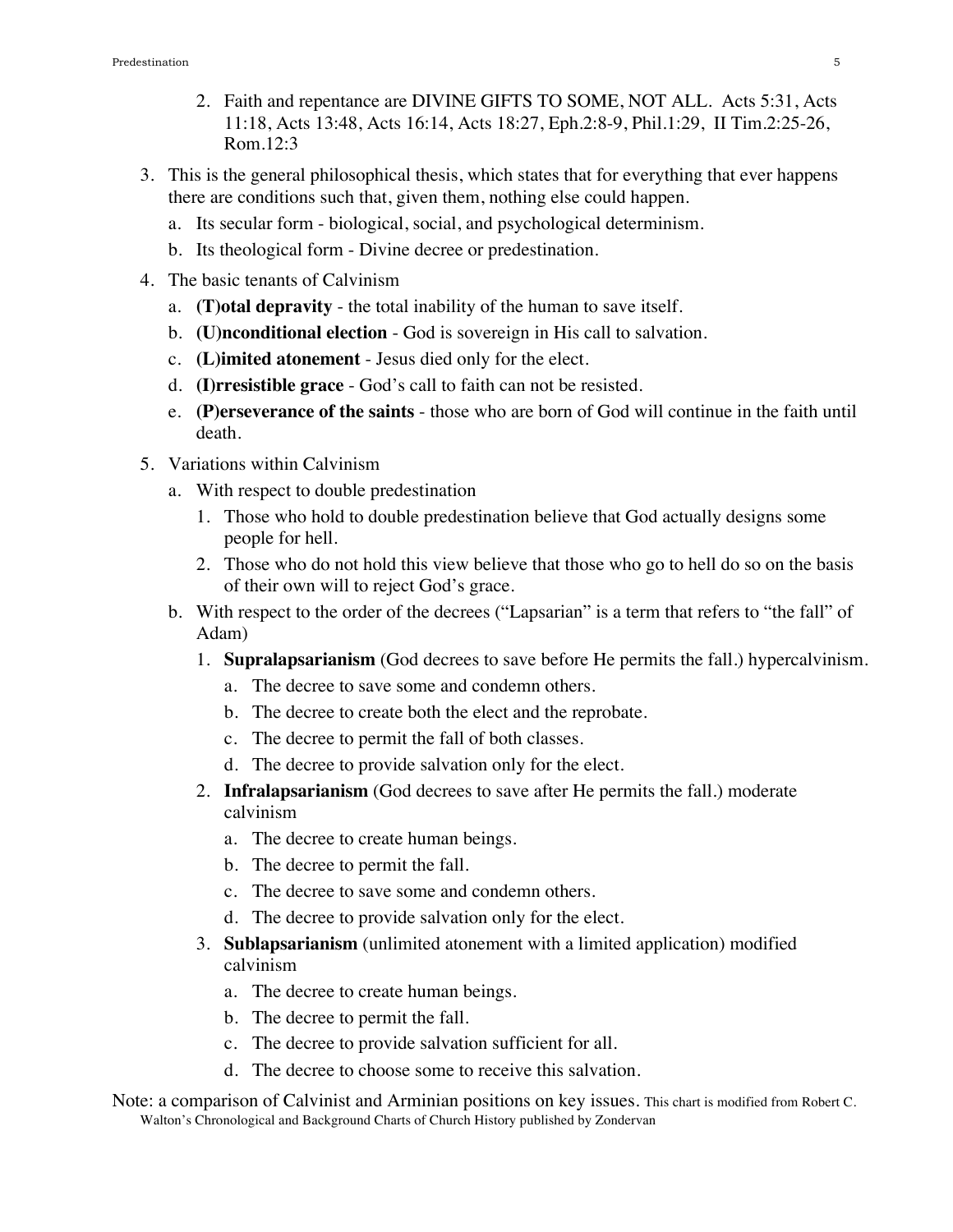| Issue                           | <b>Calvinist Position</b>                                                                                                                       | <b>Arminian Position</b>                                                                                                 |
|---------------------------------|-------------------------------------------------------------------------------------------------------------------------------------------------|--------------------------------------------------------------------------------------------------------------------------|
| <b>Original sin</b>             | total depravity and guilt<br>inherited from Adam                                                                                                | weakness inherited from<br>Adam                                                                                          |
| <b>Human will</b>               | In bondage to sin                                                                                                                               | free to do spiritual good                                                                                                |
| <b>Grace of God</b>             | common grace to all; saving<br>grace given to elect                                                                                             | enabling grace given to all;<br>saving grace given to those<br>who believe; persevering<br>grace given to those who obey |
| <b>Predestination</b>           | rooted in God's decrees                                                                                                                         | rooted in God's<br>foreknowledge                                                                                         |
| Regeneration                    | the act of God alone                                                                                                                            | the act of God and man                                                                                                   |
| <b>Atonement</b>                | Christ's death a<br>substitutionary penal sacrifice                                                                                             | Christ's death a sacrifice that<br>God benevolently accepted in<br>place of a penalty                                    |
| <b>Extent of atonement</b>      | intended only for the elect                                                                                                                     | intended for all                                                                                                         |
| <b>Application of atonement</b> | by power of the Holy Spirit<br>according to the will of God                                                                                     | by power of the Holy Spirit in<br>response to the will of the<br>sinner                                                  |
| Order of the decrees            | election, predestination, union<br>with Christ, calling,<br>regeneration, faith,<br>repentance, justification,<br>sanctification, glorification | calling, faith, repentance,<br>regeneration, justification,<br>perseverance, glorification                               |
| <b>Perseverance</b>             | perseverance of all the elect<br>by the grace of God                                                                                            | perseverance dependent on<br>obedience                                                                                   |

#### C. **Problems with both views**

Note that for the Calvinist, God's sovereignty is clear and human responsibility is a mystery. For the Arminian it is just the opposite.

 "Calvinism emphasizes divine sovereignty and free grace; Arminianism emphasizes human responsibility. The one restricts the saving grace to the elect; the other extends it to all men on the condition of faith. Both are right in what they assert; both are wrong in what they deny. If one important truth is pressed to the exclusion of another truth of equal importance, it becomes an error, and loses its hold upon the conscience. The Bible gives us a theology which is more human than Calvinism, and more divine than Arminianism, and more Christian than either of them." *Philip Schaff, History of the Christian Church , vo. VIII:815-6*

### D**. Attempts at harmonization**

### 1. **Karl Barth's** view

- a. Christ is elect.
- b. All humanity is elect in Christ.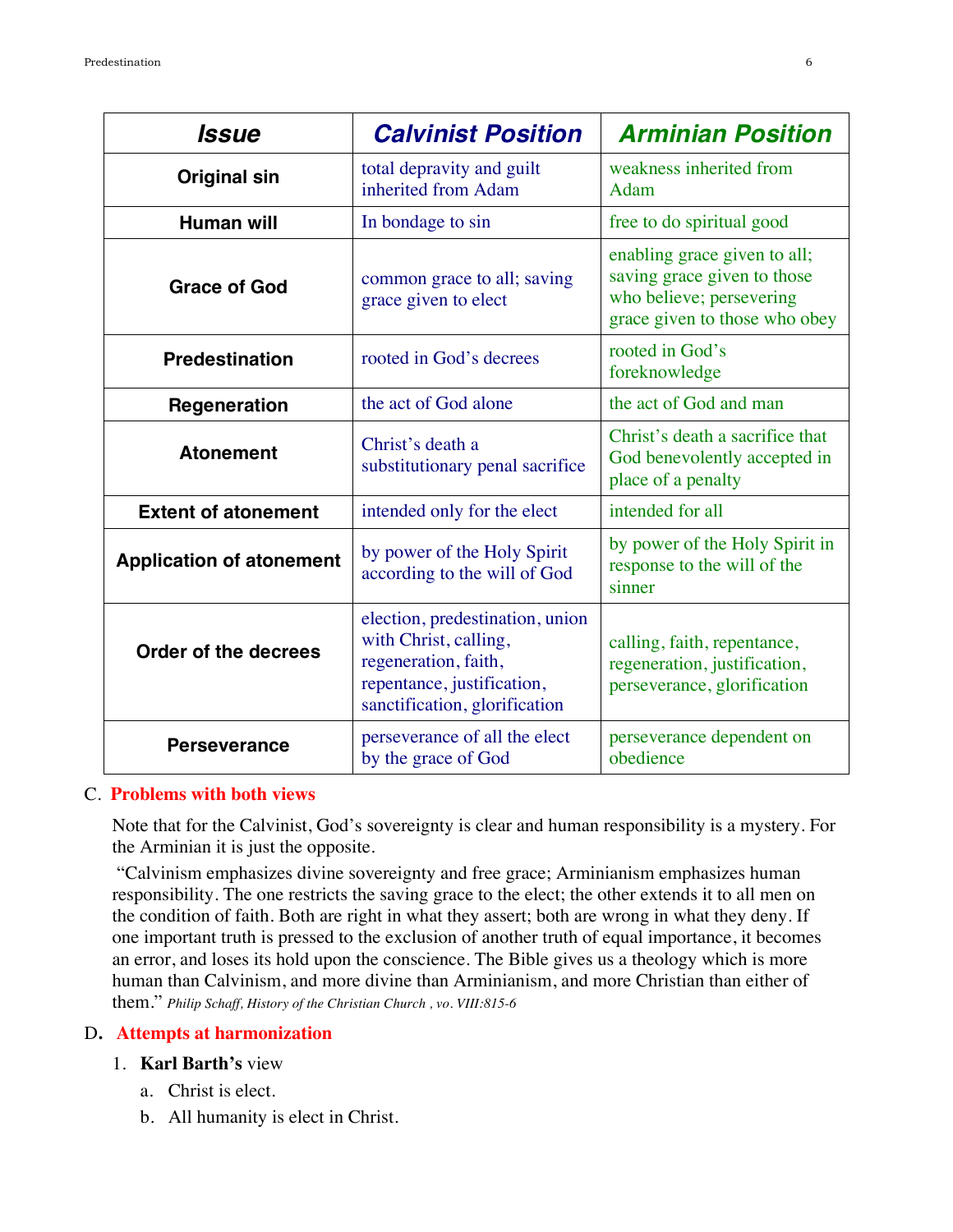- c. The evangelist is to call people to live as though they were elect.
- d. Believers are those who realize they are elect.
- 2. **National election** (God elects a class or nation of people Israel and the Body of Christ)
	- a. The NT does speak of election that can be understood to apply to a community of individuals. The idea of "corporate personality" is more common in Eastern cultures than in the West. Corporate personality means for us the treatment of the family, the clan, or eth nation, as the unit in place of the individual. It does not mean that no individual life is recognized, but simply that in a number of realms in which we have come to think individualistically, and to teat the single man as the unit, e.g., for punishment or reward, ancient though envisaged the whole group of which he was a part. This is seen often in the Bible.
		- 1. Identification of a group with its ancestor (Gen.13:15-17; Isa.41:8; Hos.11:1; Mal.1:3-4)
		- 2. Punishment of the group for an individual's offense (Jos.7; Num.16; Ex.20:5-6)
		- 3. The high priest on the Day of Atonement represented the nation (Lev.16:15,19,21)
		- 4. Corporate guilt (Nehemiah 9:33; Dan.9:5-19)
		- 5. Israel was often treated as a unit (Isa.5:1-7; Jer.12:10)
	- b. Jesus is identified as the chosen or choice One. Luke 9:35 "This is my Son, My Chosen One; listen to Him!" 23:35 "And even the rulers were sneering at Him, saying, 'He saved others; let Him save Himself if this is the Christ of God, His Chosen One'" Isa.42:1-7 "Behold, My Servant, whom I uphold; my chosen (choice or excellent) one in whom My soul delights. I have put My Spirit upon Him; He will bring forth justice to the nations.. .and I will appoint you as a covenant to the people, as a light to the nations, to open bind eyes,. . ." Messiah is the chosen one in these passages. Eph.1:4 "just as He chose us in Him." Note that we are chosen "in Him" not chosen "to be" in Him.
	- c. Believers as a group are identified as the chosen. I Pet.2:4,6 "an elect ("choice" as in I Pet.2:4,6; Rom.16:13; Lk.9:35) race, a royal priesthood, a holy nation, a people for God's own possession, that you may show forth the excellencies of him who called you out of darkness into his marvelous light: who in time past were no people, but now are the people of God." Rom.11:5 "In the same way then, there has also come to be at the present time a remnant according to God's gracious choice" Rom.11:7 "What then? That which Israel is seeking for, it has not obtained, but the election obtained it, and the rest were hardened"
	- d. The nation of Israel was God's chosen people in the Old Testament. Certainly they were not all saved. "The soul that sinneth, it shall die," in Ezekiel was clearly a warning to the house of Israel. Romans 9 is a blueprint of how God chose, or elected, the elect. In short, God chose nations, or people groups. For a time, Israel was God's elect. When Christ brought a new, "better covenant," all people, both Jews and Gentiles, became His chosen, or elect, people. The "grace of God. . . appeared to all men." Thus the national, or corporate, election view holds that election is indeed unconditional, but in all other respects it agrees with the traditional Arminian view.
	- e. We notice first that these choices for blessing were totally arbitrary and unconditional. Second, each example given—Abraham and Isaac, Isaac and Jacob, and Moses—deals not with personal salvation, but with the group of people whom God would bless above all other groups.
	- f. Then Paul deals with the accusation against God of unfairness. He shows that God chose, elected, or predestinated the people of Israel to "make known the riches of his glory on the vessels of mercy, which he had afore prepared unto glory, Even us, whom he hath called,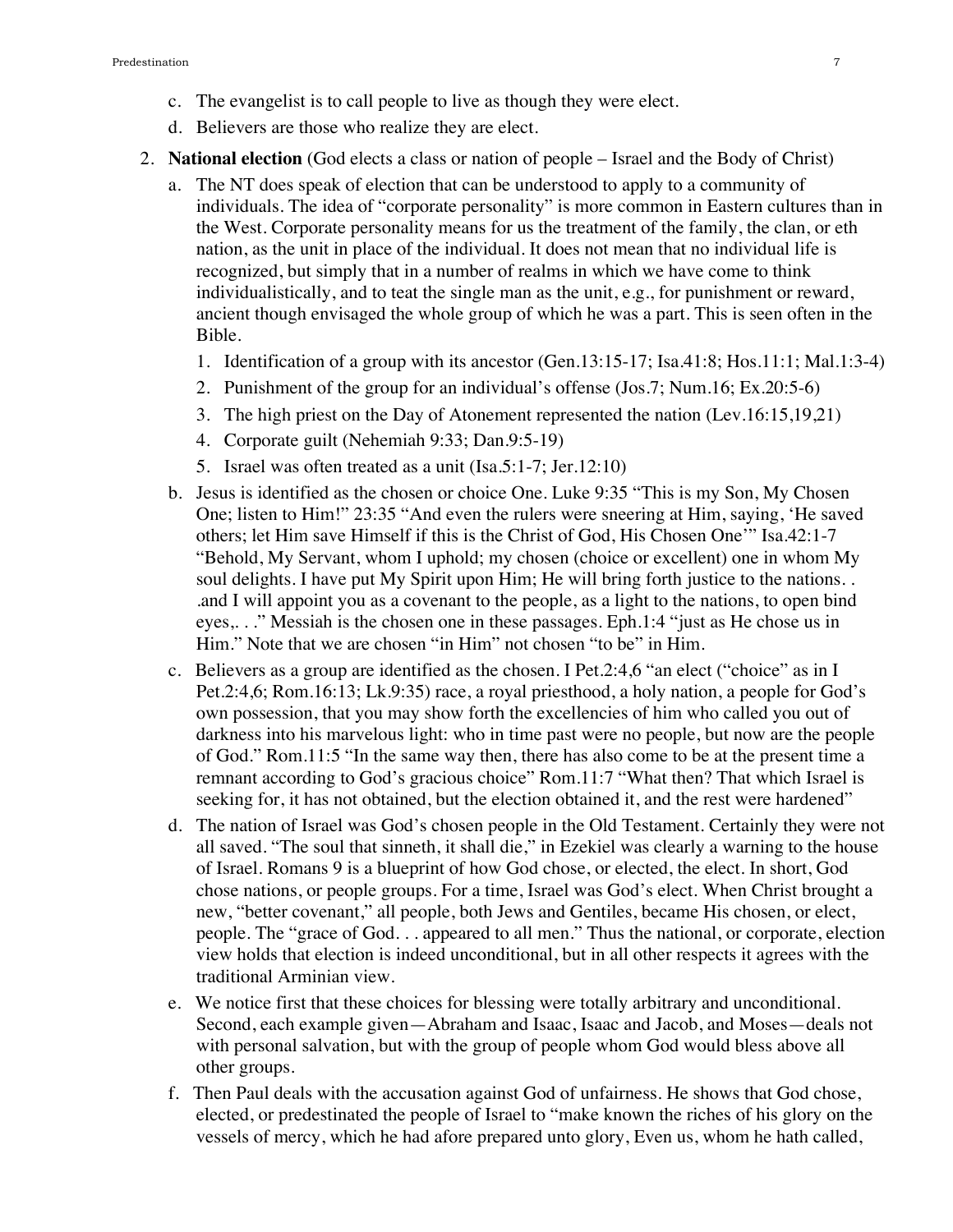not of the Jews only, but also of the Gentiles." He quotes Hosea's and Isaiah's prophecies that the Gentiles would become the people of God. He concludes that the Gentiles "have attained to righteousness," but Israel did not.

- g. In short, God, before the foundation of the world, elected the nation of Israel to be His people until the coming of Christ, after which the Gentiles are also His elect. Thus He fulfilled his promise to Abraham that "In thee shall all nations be blessed." (Gen.12:3; 22:18; Gal.3:8).
- h. For a treatment of the "open view" of God go to theology notes #309.
- 3. **Compatibleism** (God works in such a persuasive way with the will of the individual that the person freely makes the choice that God intends.)
	- a. I am led by many forces to act, as I freely choose. This is an action that God knows for certain I will choose given the forces that influence my choosing. It is an action that is consistent with God's ultimate plan for history.
	- b. I certainly will choose to do that which God has decreed I would do but it is not necessary that I do it. It will happen but it need not happen.

### E**. Scripture cited by Calvinists supporting predestination**

- 1. **God's plan is eternal.**
	- **II Tim.1:9** "(God) who has saved us, and called us with a holy calling, not according to our works, but according to His own purpose and grace which was granted us in Christ Jesus from all eternity."
	- **• Ps.33:11** "The counsel of the Lord stands forever, the plans of His heart from generation to generation"
	- **Is.37:26** "Have you not heard? Long ago I did it, from ancient times I planned it."
	- **• Is.46:9-10** "I am God and there is no one like Me, declaring the end from the beginning, and from ancient times things which have not been done."
	- **II Thess.2:13** "God has chosen you from the beginning for salvation through sanctification by the Spirit and faith in the truth."
	- **Matt.25:34** "Then the King will say to those on His right, 'Come, you who are blessed of My Father, inherit the kingdom prepared for you from the foundation of the world.' "
	- **I Pet.1:20** "For He (Christ) was foreknown (as a sacrifice) before the foundation of the world, but has appeared in these last times for the sake of you."
	- **Jer.31:3** "The Lord appeared to him from afar, saying, 'I have loved you with an everlasting love.'"
	- **Acts 15:18** "Says the Lord, who makes these things known from of old."
	- **Ps.139:16** "Thine eyes have seen my unformed substance; and in Thy book they were all written, the days that were ordained for me, when as yet there was not one of them."

### 2. **God's plan is unchangeable.**

- **James 1:17** "Every good thing bestowed and every perfect gift is from above, coming down from the Father of lights, with whom there is no variation, or shifting shadow."
- **Is.14:24** "The Lord of hosts has sworn saying, 'Surely, just as I have intended so it has happened, and just as I have planned so it will stand.' "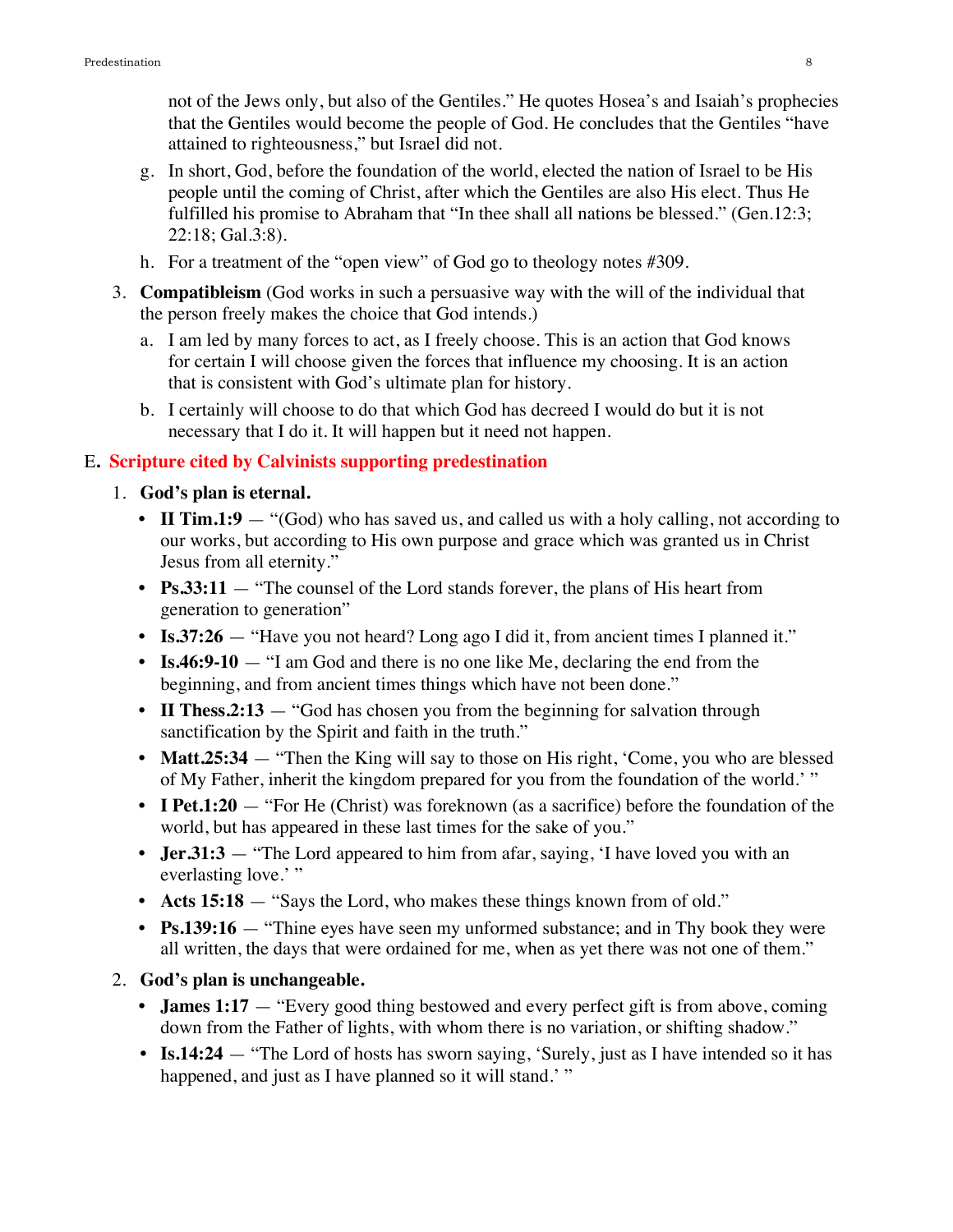- **Num.23:19** "God is not a man that He should lie, nor a son of man that He should repent; has He said, and will He not do it? Or has He spoken, and will He not make it good?"
- **Mal.3:6** "For I, the Lord, do not change; therefore you, O sons of Jacob, are not consumed."
- 3. **The divine plan includes the future acts of men.**
	- **Dan.2:28** "However, there is a God in heaven who reveals mysteries, and He has made known to King Nebuchadnezzar what will take place in the latter days."
	- **John 6:64** "For Jesus knew from the beginning who they were who did not believe, and who it was that would betray Him."
	- **Matt.20:18-19** "Behold, we are going up to Jerusalem; and the Son of Man will be delivered to the chief priests and scribes, and they will condemn Him to death, and will deliver Him to the Gentiles to mock and scourge and crucify {Him,} and on the third day He will be raised up."

 **NOTE:** (All the Scripture prophecies which are predictions of future events come under this heading. See especially: Micah 5:2, cp. with Matt. 2:5-6; Luke 2:1-7; Psalm 22:18 cp. with John 19:24; Psalm 69:21 cp. with John 19:29; Zech. 12:10 cp. with John 19:37; Mark 14:30; Zech. 11:12-13 cp. with Matt. 27:9-10; Psalm 34:19-20 cp. with John 19:33, 36.)

### 4. **The divine plan includes the fortuitous events of chance happenings.**

- **Prov.16:33** "The lot is cast into the lap, but its every decision is from the Lord."
- **Jonah 1:7** "So they cast lots, and the lot fell on Jonah."
- **Acts 1:24, 26** "And they prayed, and said, "Thou, Lord, who knowest the hearts of all men, show which one of these two Thou hast chosen . . .' And they drew lots for them, and the lot fell to Matthias."
- **Job 36:32** "He covers his hands with the lightning, and commands it to strike the mark."
- **I Kings 22:28, 34** "And Micaiah said, 'If you (Ahab) indeed return safely, the Lord has not spoken by me' . . . Now a certain man drew his bow at random, and struck the king of Israel in a joint of the armor."
- **Job 5:6** "For affliction does not come from the dust; neither does trouble sprout from the ground."
- **Mk.14:30** "And Jesus said to him, 'Truly I say to you, that you yourself this very night, before a cock crows twice, shall three times deny Me.' "

(Cp. Gen. 37:28 & 45:5; I Sam. 9:15,16 and 9:5-10)

### 5. **Some events are recorded as fixed or inevitably certain.**

- Lk.22:22 "For indeed, the Son of Man is going as it has been determined; but woe to that man by whom He is betrayed!"
- **Jn.8:20** "These words He spoke in the treasury, as He taught in the temple; and no one seized Him, because His hour had not yet come."
- **Matt.24:36** "But of that day and hour no one knows, not even the angels of heaven, nor the Son, but the Father alone."
- **• Gen.41:32** "Now as for the repeating of the dream to Pharaoh twice, it means that the matter is determined by God, and God will quickly bring it about."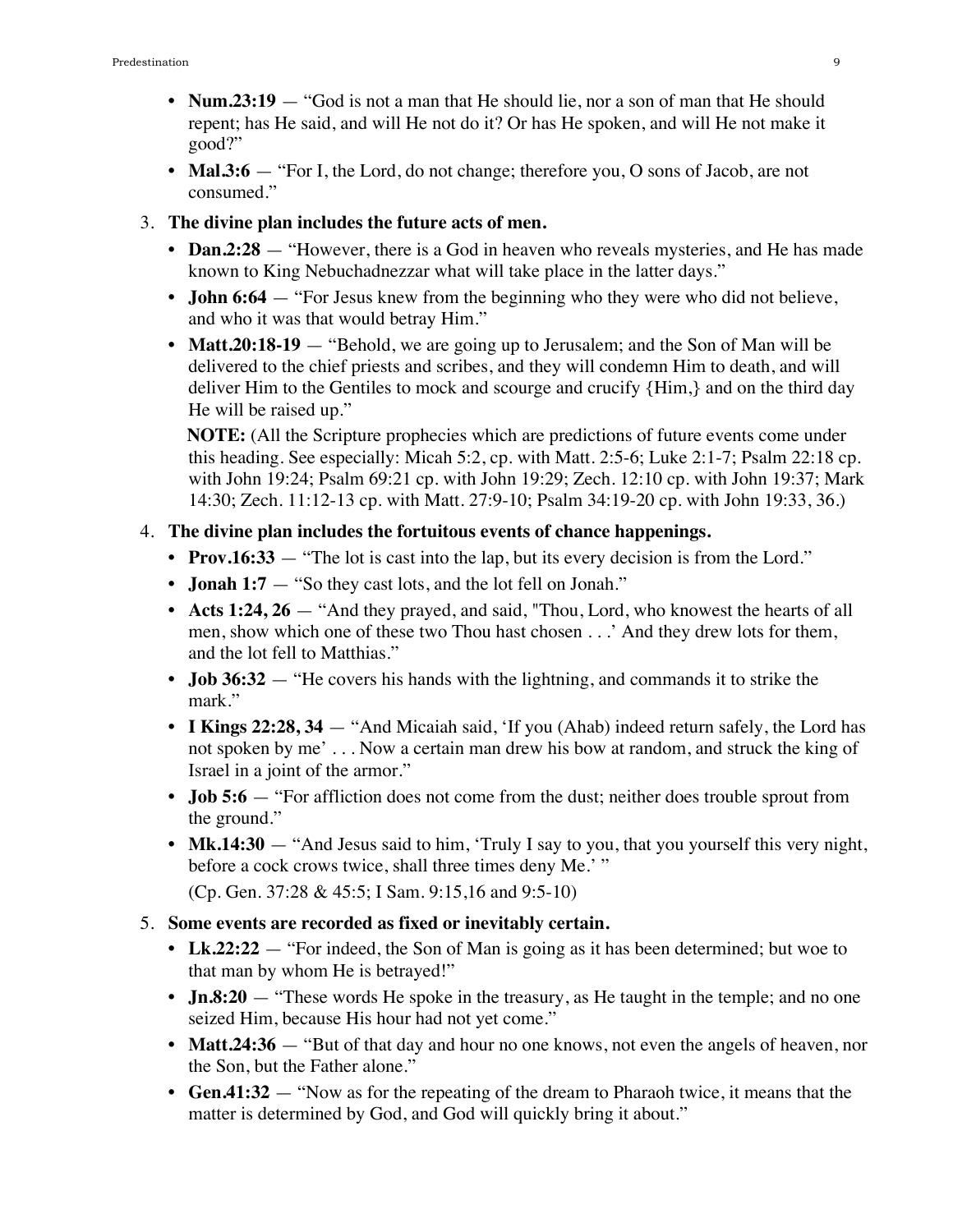- **Hab.2:3** "For the vision is yet for the appointed time, and it hastens toward the goal, and will not fail; though it tarries, wait for it; for it will certainly come, it will not delay."
- Lk.21:24 "And Jerusalem will be trampled under foot by the Gentiles until the times of the Gentiles be fulfilled."
- **Jer.15:2** "And it shall be that when they say to you, 'Where should we go?' then you are to tell them, 'Thus says the Lord: "Those destined for death, to death; and those destined for the sword, to the sword; and those destined for famine, to famine; and those destined for captivity, to captivity.""
- **• Job 14:5** "Since his days are determined, the number of his months is with Thee, and his limits Thou hast set so that he cannot pass."
- **• Jer.27:7** "And all nations shall serve him (Nebuchadnezzar), and his son, and his grandson, until the time of his own land comes; then many nations and great kings will make him their servant."
- 6. **Even the sinful acts of men are included in the plan of God and are used for good.**
	- **Gen.50:20** "As for you, you meant evil against me, but God meant it for good..."
	- **Is.45:7** "The One forming light and creating darkness, causing well-being and creating calamity; I am the Lord who does all these."
	- **Amos 3:6** "If a calamity occurs in a city, has not the Lord done it?"
	- **• Acts 3:18**  "But the things which God announced beforehand by the mouth of all the prophets, that His Christ should suffer, He has thus fulfilled."
	- **Matt.21:42** "The stone which the builders rejected, this became the chief corner."
	- **Rom.8:28** "And we know that God causes all things to work together for good to those who love God, to those who are called according to  ${His}$  purpose."

## F. **Scripture cited by Calvinists with respect to the purpose of predestination.**

### 1. **Man's pleasure**

- **I Tim.6:17** "... God, who richly supplies us with all things to enjoy."
- **Col.1:21-23** "And although you were formerly alienated and hostile in mind . . . He has now reconciled . . . in order to present you before Him holy and blameless and beyond reproach . . ."

### 2. **Man's righteousness**

- **Eph.4:24** "... and put on the new self, which in {the likeness of} God has been created in righteousness . . ."
- Lev.11:44 "I am the Lord your God. . . I am holy . . ."

## 3. **Glory of God**

- **Ps.19:1** "The heavens are telling of the glory of God . . ."
- **Rom.9:23** "... the riches of His glory ..."
- **Is.48:11** "And my glory I will not give to another."
- 4. **Will of God**
	- **Rev.4:11** "Thou didst create all things, and because of Thy will they existed, and were created."
	- **Is.46:10** "My purpose will be established, and I will accomplish all My good pleasure."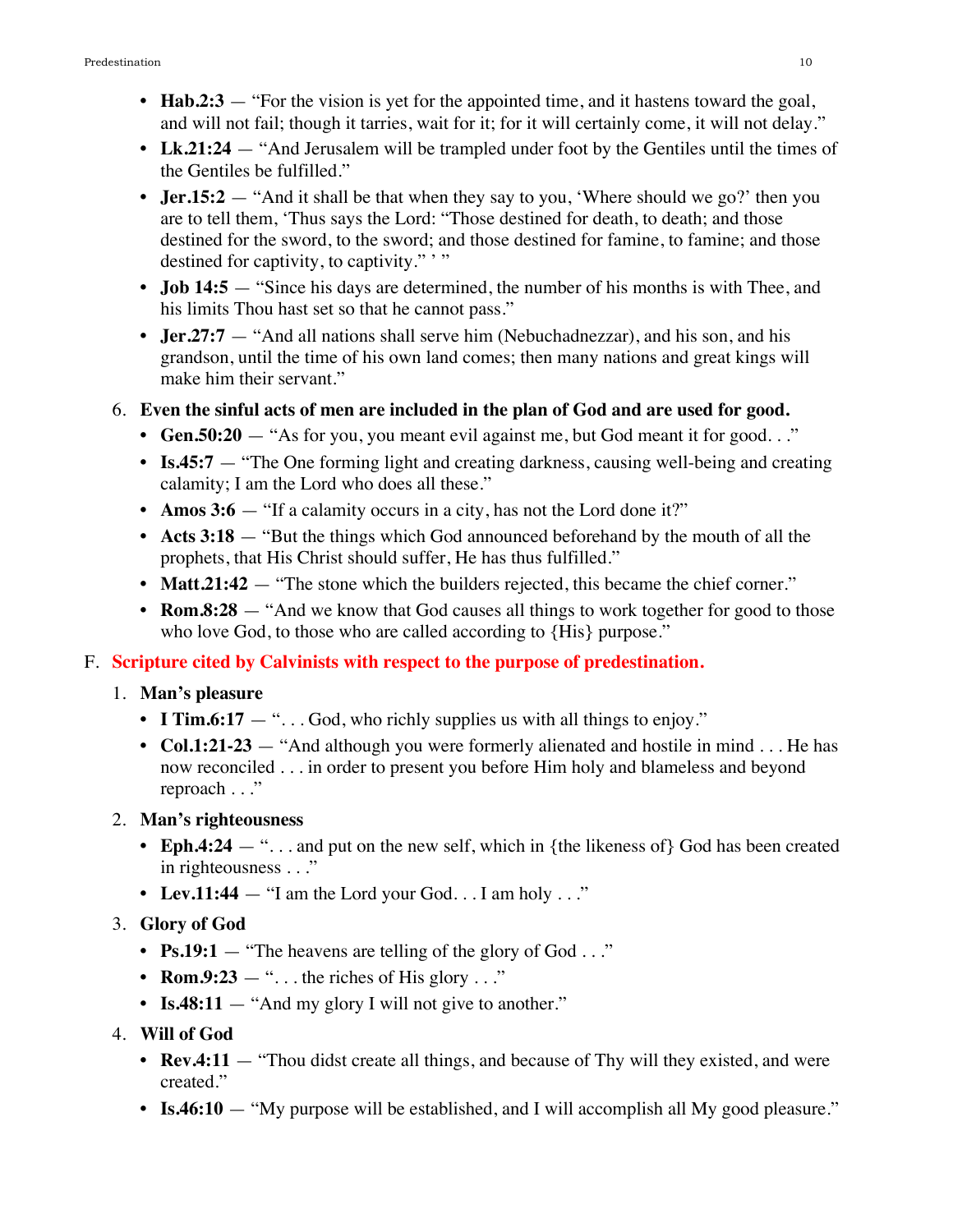- 5. **Unknown**
	- **• Rom.11:33** "How unsearchable are His judgments and unfathomable His ways."
	- **Deut.29:29** "The secret things belong to the Lord our God . . ."
	- **Jn.13:7** "Jesus answered, 'What I do you do not realize now . . ."

### G. **Scripture cited by Calvinists in support of Election**

- 1. **To outward privileges:** The vast majority of references to election have to do with roles or callings in this life.
	- **Ps.105:26** "... Moses his servant and Aaron whom he had chosen..."
	- **• I Sam.16:12; 20:30** David
	- **I Chron.28:5** "... he has chosen my son Solomon to sit on the throne."
	- **• Lk.6:13-16** Apostles (Judas), **John 6:70; Acts 1:2, 24; 9:15; 22:14**
	- **Gal.1:15** "But when He who had set me apart (Paul) . . . and called me"
	- **• Acts 13:17** The Exodus (Jews), **Rom.9:4; 11:28; Isa.65:9, 22**
- 2. **To salvation:**
	- **Jn.6:37** "all that the Father gives Me shall come to Me . . ."
	- **Jn.6:44** "No one can come to me unless the Father . . ."
	- **Jn.17:2, 6, 9** "All whom thou has given Him (the Son). . ."
	- **Acts 13:48** "As many as had been appointed to eternal life . . ."
	- **Eph.1:4-8** "... He predestined us to adoption as sons ..."
	- **Rom.8:29-30** "Whom he foreknew he also predestined..."
	- **Rom.16:13** " $\dots$  chosen in the Lord  $\dots$ "
	- **II Thess.2:13** " $\dots$  chosen  $\dots$  for salvation  $\dots$ "
	- **I Pet.1:2** "... chosen according to the foreknowledge of God ..."
	- **Col.3:12** "... those who have been chosen of God ..."
	- **II Tim.2:10** "... for the sake of those who are chosen ..."
	- **I Thess.1:4** "Knowing . . . His choice of you . . ."
	- **I Pet. 5:13** "She who is in Babylon, chosen together with you . . ."
	- **Rom. 11:5,7** "... according to God's gracious choice ..."
- 3. **To repentance and faith:**
	- **Acts 5:31** "... to grant repentance to Israel and forgiveness ..."
	- **Acts 11:18** "... God has granted to the Gentiles repentance ..."
	- **Rom.12:3** "... God has allotted to each a measure of faith."
	- **Eph.2:8-10** "... and that not of yourselves, it is the gift of God ..."
	- **II Tim.2:25** "... if perhaps God may grant them repentance ..."
	- **Acts 9:15** "... he is a chosen instrument of Mine ..."
- 4. **Of individuals:**
	- **Acts 13:48** "... as many as had been appointed to eternal life believed."
	- **Gal.1:15** "God . . . who set me apart, even from my mother's womb . . ."
	- **Jer.1:5** "Before I formed you in the womb, I knew you . . ."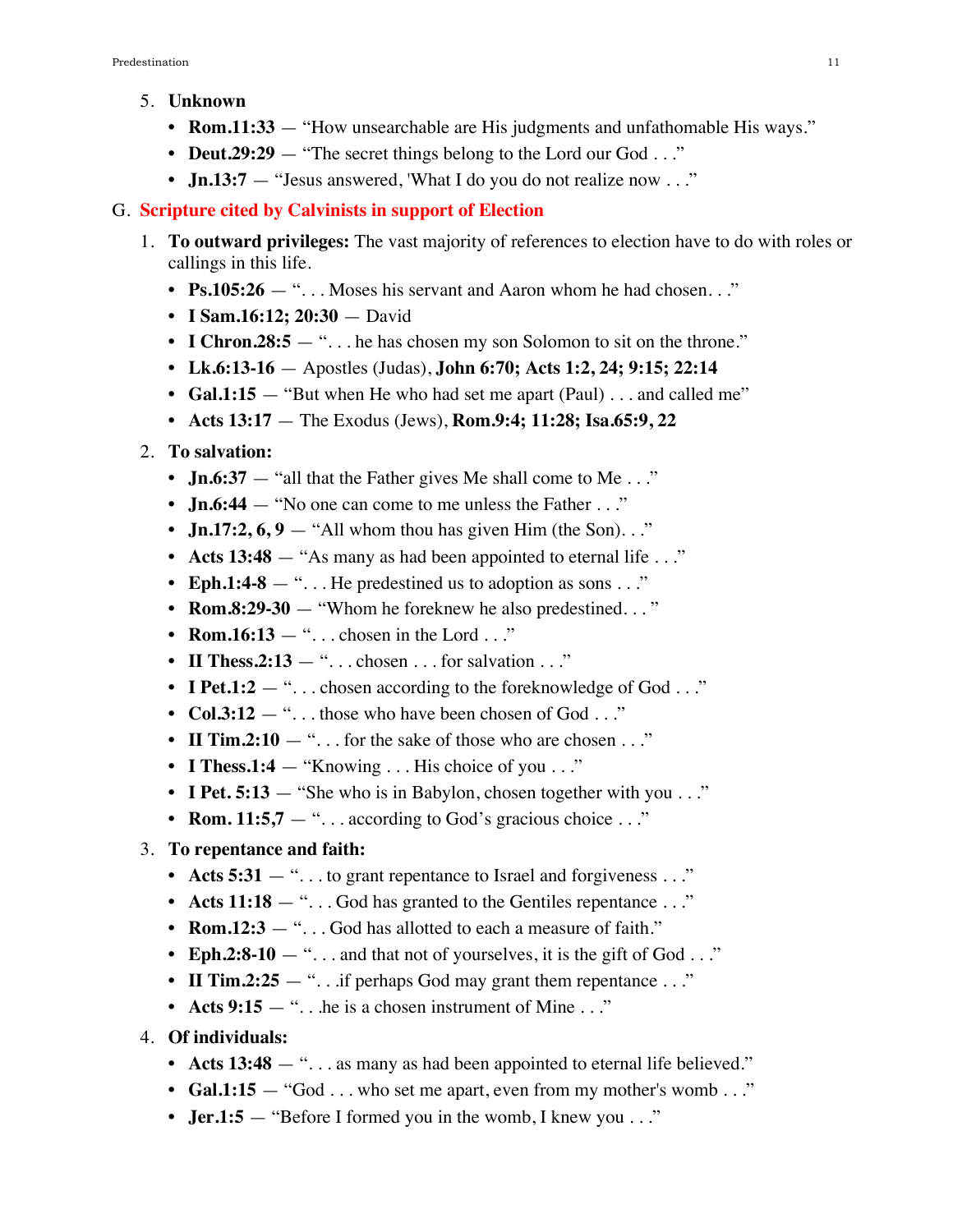- **II Thess.2:13** "... God has chosen you from the beginning for salvation ..."
- **Rom.9:11** "... for though {the twins} were not yet born, and had not done anything good or bad, in order that God's purpose according to {His} choice might stand, not because of works, but because of Him who calls. . ."

### 5. **To retribution:**

- **• Rom.9:22** "God . . . endured with much patience vessels of wrath prepared for destruction . . ."
- **I Pet.2:8** "... they are disobedient to the word, and to this {doom} they were also appointed."
- **Rev.17:8** "... whose name has not been written in the book of life from the foundation of the world,  $\ldots$
- **II Thess.2:11** "And for this reason God will send upon them a deluding influence so that they might believe what is false."
- **Jude 4** "For certain persons . . . who were long beforehand marked out for this condemnation . . ."
- **II Cor.4:3-6** "... if our gospel is veiled, it is veiled to those who are perishing ..."
- **• Prov.16:4** "The Lord has made everything for its own purpose, even the wicked for the day of evil."
- 6. **Of believers:**
	- **• Rom.8:29-33**  ". . . predestined to become conformed . . ."
	- **Eph.2:8-10** "... prepared beforehand, that we should walk in ..."
	- **Phil.2:13** "... God is at work in you both to will and to work ..."

## H. **How Calvinist's answer some of the objections to their theology.**

## 1. **It is FATALISTIC.**

Predestination differs from fatalism in that it is linked to the wise and purposeful plan of the sovereign and just Lord of life. Predestination encompasses man's choices while fatalism ignores them.

## 2. **It is INCONSISTENT WITH FREE AGENCY AND MORAL RESPONSIBILITY.**

- a. Freedom is to be understood as relative to man's nature. Man's free agency is best understood as self-will rather than free will. Man is never asked or forced to act against his will. God governs the various aspects of man's life so that he freely does what He purposes. A person can do otherwise but will not because what they are preordained to do seems like the best choice in their eyes. It can be said therefore that they act freely while their actions are also preordained by God. (See Gen.50:20; Acts 4:27-28; 2:23; fulfilled prophecy, Prov.16:9; Jer.10:23; Rev.17:17).
- b. No one is perfectly free. OUR MORAL DECISIONS ARE CONSTRAINED BY MANY FACTORS.
	- 1. Morality requires free will, not just material determinism. "The simplest proof that human will is free to choose is this: If you are not free to choose, then all our ordinary language about morality is totally meaningless."
	- 2. Constraints on our will.
		- a. The **SIN NATURE**  which is in bondage to foolishness. Gal.5:17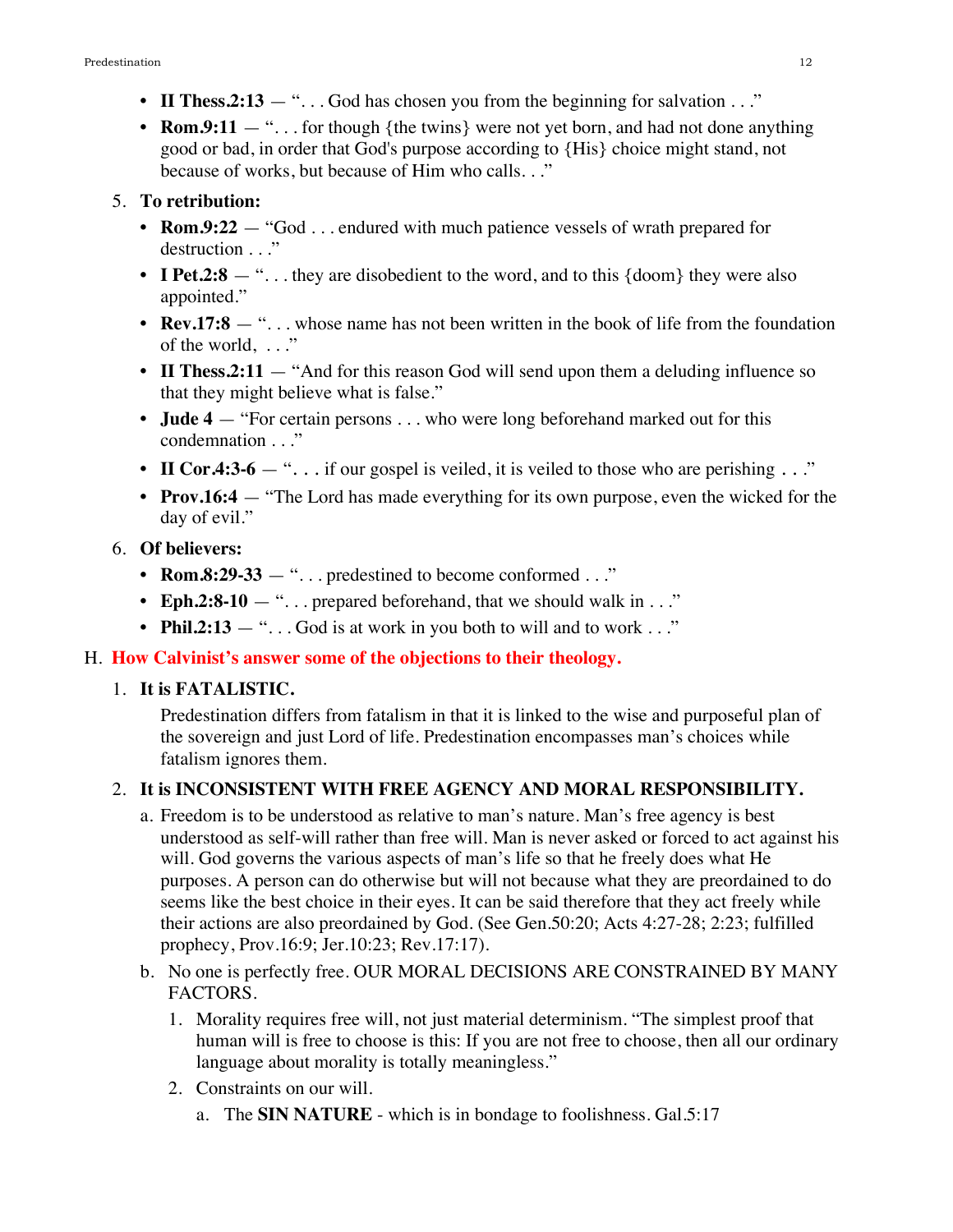- b. The **NURTURING ENVIRONMENT** of sinful strategies which is teaching us foolishness.
- c. The **DIVINE DECREE** God's sovereign purpose. Acts 4:27-28

### 3. **It makes GOD THE AUTHOR OF SIN.**

God decrees acts of good and permits acts of sin in respect to the higher virtue of man's volition. He used evil in His wise and just purpose, overruling it for good. (See John 11:4; 21:19; Phil.1:12; II Cor.12:7-10; Heb.12:11; I Chron.10:4, 14; Rom.8:28).

### 4. **It DISCOURAGES ALL EXERTION.**

The means as well as the ends are predestined. Predestination can lead to great courage and confidence. Look at Paul's life.

### 5. **It is BASED ON GOD'S FOREKNOWLEDGE.**

God's predetermination is IN ACCORD WITH His foreknowledge, not BASED ON it or IN SPITE OF it. There is not a sequence in God's mind.

### 6. **It is A MYSTERY.**

- a. It is true that we will never be able to fully understand or explain determinism and freedom but we can see "in part" & "in a glass dimly."
- b. Two analogies might be helpful: The master chess player (God) granting His opponents (humans) freedom to move where they please yet without ever losing control of the outcome of the match. The professional basket ball player (God) who gives his nonprofessional opponent complete freedom to do whatever he wants yet at any time and at his will is prepared to overpower and win.

### I. **Summary**

- 1. **At the cross Christ paid for the sins of the whole world.** But this does not mean that all are saved.
- 2. **Justification is by faith in Christ**. But faith is not something that we can boast of. It is not a meritorious work but rather an "act of reception" in response to God's grace. Scripture does normally presents faith not as a gift but as a "free" response originating within the believer.
- 3. **The relationship between God's choice of us and our "free" choice of God is not as clear as we would like.**
	- a. God's knowledge of all history (from His position outside time) includes many events and decisions that are yet future (from our perspective in time).
	- b. To what extent does God decree events? It seems clear that some events are decreed ahead of time (prophesy) but this may not extend to every event and every detail.
	- c. Although my heart is with the Methodists, my mind is more Presbyterian.
	- d. Israel was elect (chosen) yet inherited the blessings only through faith. When the elect nation did not believe, it was set aside (Rom.11).
- 4. **All who wish to come may come. Those who are not elect have no desire to believe and therefore do not feel cheated**. But is this not a logical contradiction?
- 5. **Election is a mystery that we understand only in part.** But how do I identify the elect?

**The elect are identified not by (feeling, sacrament, or style) but by abiding faith and godliness**.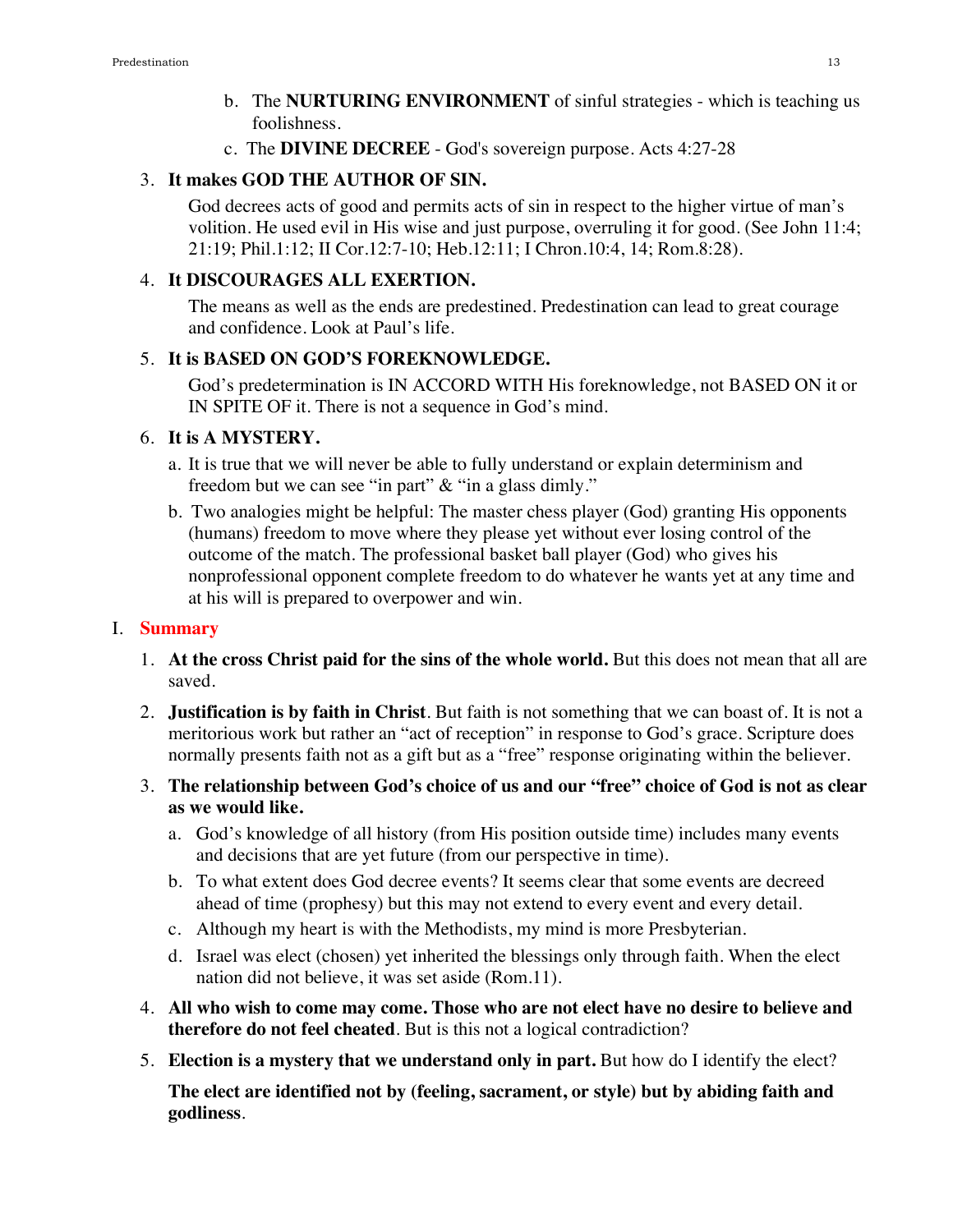Eph.2:8-10 "For by grace you have been saved through faith; and that not of yourselves, it is the gift of God; not as a result of works, that no one should boast. For we are His workmanship, created in Christ Jesus for good works, which God prepared beforehand, that we should walk in them."

II Thess.  $2:13 -$  "But we should always give thanks to God for you, brethren beloved by the Lord, because God has chosen you from the beginning for salvation through sanctification by the Spirit and faith in the truth."

II Tim.2:19 "Nevertheless, the firm foundation of God stands, having this seal, 'The Lord knows those who are His,' and, 'Let every one who names the name of the Lord abstain from wickedness."

- 6. **All of us are limited in our choices by many factors outside our control genetic history, early childhood experiences, ethnic and geographic ties, etc.** There is no room for pride, perfectionism, or manipulation when we realize that "God has set us up in business" so to speak. What we have we have been given.
- 7. We might use the analogy of a chess game between a novice and a grand master. The novice may be free to move anywhere he pleases but the grand master will always have his way with the novice. We might also use the analogy of a parent and a small child. The parent's plans can be certain in many areas of family life while at the same time giving the child real freedom to make many decisions.

| <b>Human responsibility</b>                                                                                                                                                                                        |                | <b>God's foreordination</b>                                              |
|--------------------------------------------------------------------------------------------------------------------------------------------------------------------------------------------------------------------|----------------|--------------------------------------------------------------------------|
| "And as for you, you meant evil against me"                                                                                                                                                                        | Gen.50:20      | "but God meant it for good"                                              |
| "For truly in this city there were gathered"<br>together against Thy holy servant Jesus,<br>whom Thou didst anoint, both Herod and<br>Pontious Pilate, along with the Gentiles and<br>the peoples of Israel to do" | Acts $4:27-28$ | " whatever Thy hand and<br>Thy purpose predestined to<br>occur."         |
| "but the things revealed belong to us and to<br>our sons forever, that we may observe all the<br>words of this law."                                                                                               | Deut.29:29     | "The secret things belong to the<br>Lord our God,"                       |
| "Turn ye to me, and I will turn to you"<br>Zach.1:3                                                                                                                                                                |                | "Convert us, O Lord, to thee,<br>and we shall be converted."<br>Lam.5:21 |
| In time                                                                                                                                                                                                            |                | In timeless eternity                                                     |

8. The tension between human responsibility and divine foreordination must be respected.

### *The Five Points of Calvinism and Arminianism*

| <b>Category</b>        | Arminianism                   | <b>Calvinism</b>                      |
|------------------------|-------------------------------|---------------------------------------|
| <b>Total Depravity</b> | 1. Free Will or Human Ability | 1. Total Inability or Total Depravity |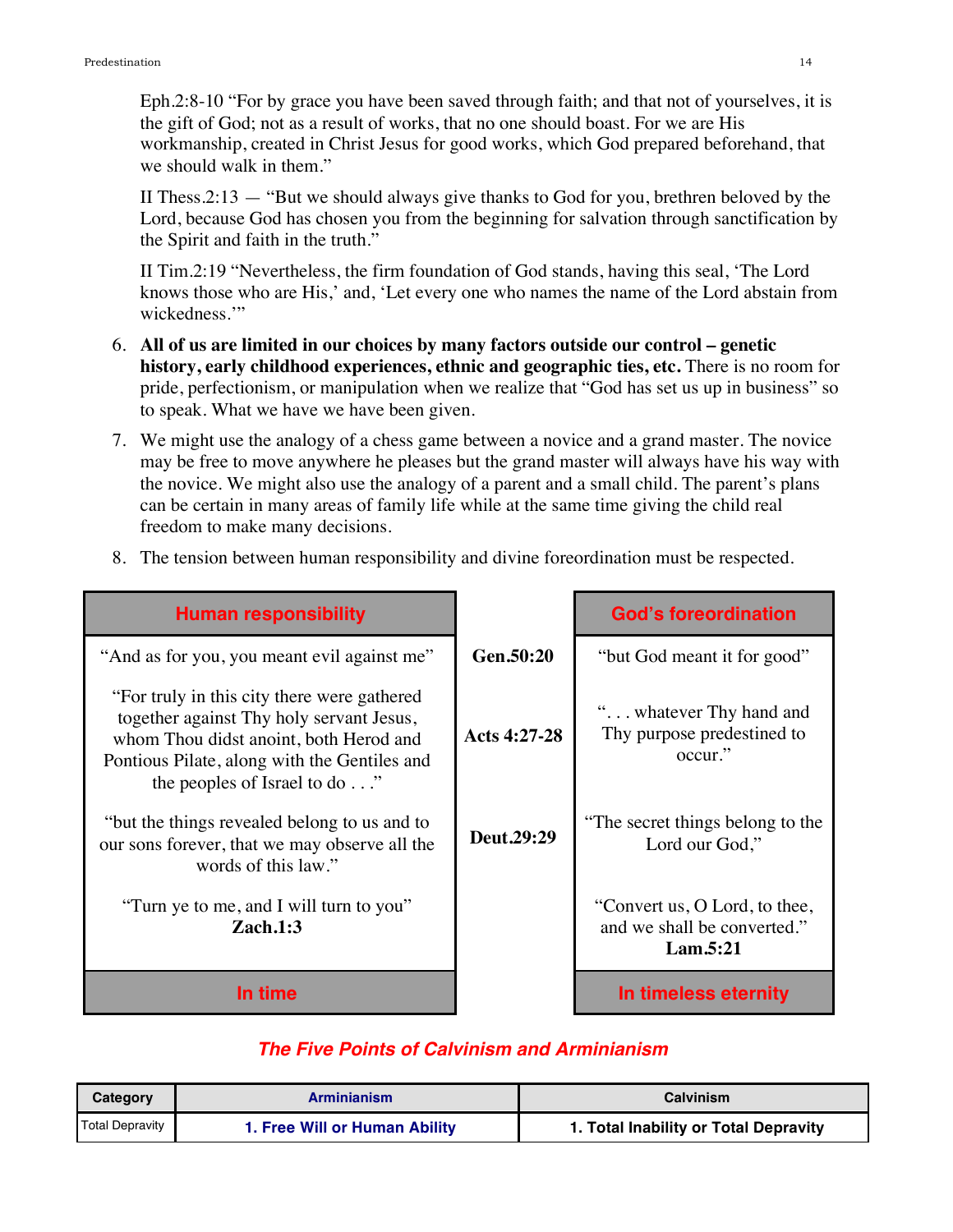|                           | Although human nature was seriously affected                                                                                                                                                                                                                                                                                                                                                                                                                                                                                                                                                                                                                                                                                           | Because of the fall, man is unable of himself to                                                                                                                                                                                                                                                                                                                                                                                                                                                                                                                                                                                                                        |
|---------------------------|----------------------------------------------------------------------------------------------------------------------------------------------------------------------------------------------------------------------------------------------------------------------------------------------------------------------------------------------------------------------------------------------------------------------------------------------------------------------------------------------------------------------------------------------------------------------------------------------------------------------------------------------------------------------------------------------------------------------------------------|-------------------------------------------------------------------------------------------------------------------------------------------------------------------------------------------------------------------------------------------------------------------------------------------------------------------------------------------------------------------------------------------------------------------------------------------------------------------------------------------------------------------------------------------------------------------------------------------------------------------------------------------------------------------------|
|                           | by the fall, man has not been left in a state of<br>total spiritual helplessness. Each sinner<br>possesses a free will, and his eternal destiny<br>depends on how he uses it. Man's freedom<br>consists in his ability to choose good over evil<br>in spiritual matters; his will is not enslaved to<br>his sinful nature. The sinner has the power<br>either to cooperate with God's Spirit and be<br>regenerated or to resist God's grace and<br>perish. The lost sinner needs the Spirit's<br>assistance, but he does not have to be<br>regenerated by the Spirit before he can<br>believe, for faith is man's act and precedes the<br>new birth. Faith is the sinner's gift to God; it is<br>man's contribution to salvation.      | savingly believe the Gospel. The sinner is<br>dead, blind, and deaf to the things of God; his<br>heart is sinful and desperately corrupt. His will<br>is not free, it is in bondage to his evil nature,<br>therefore he will not-indeed he cannot-<br>choose good over evil in the spiritual realm.<br>Consequently it takes much more than the<br>Spirit's assistance to bring a sinner to Christ-it<br>takes regeneration by which the Spirit makes<br>the sinner alive and gives him a new nature but<br>is itself a part of God's gift of salvation.<br>Salvation is God's gift to the sinner, not the<br>sinner's gift to God.                                     |
| Unconditional<br>Election | <b>2. Conditional Election</b>                                                                                                                                                                                                                                                                                                                                                                                                                                                                                                                                                                                                                                                                                                         | 2. Unconditional Election                                                                                                                                                                                                                                                                                                                                                                                                                                                                                                                                                                                                                                               |
|                           | God's choice of certain individuals to salvation<br>before the foundation of the world was based<br>on his foreseeing that they would respond to<br>his call. He selected only those whom he knew<br>would of themselves freely believe the Gospel.<br>Election therefore was determined by or<br>conditioned on what a person would do. The<br>faith which God foresaw and upon which he<br>based his choice was not given to the sinner<br>by God (it was not created by the regenerating<br>power of the Holy Spirit) but resulted from<br>man's free will, cooperating with the Spirit's<br>working. God chose those whom he knew<br>would, of their own free will, choose Christ. In<br>this sense God's election is conditional. | God's choice of certain individuals to salvation<br>before the foundation of the world rested solely<br>in his own sovereign will. His choice of<br>particular sinners was not based on any<br>foreseen response or obedience on their part,<br>such as faith, repentance, etc. On the contrary,<br>God gives faith and repentance to each<br>individual whom he selected. These acts are<br>the result, not the cause, of God's choice.<br>Election therefore was not determined by or<br>conditioned on any virtuous quality or act<br>foreseen in man. Thus God's choice of the<br>sinner, not the sinner's choice of Christ, is the<br>ultimate cause of salvation. |
| Limited<br>Atonement      | 3. Universal Redemption, (General<br><b>Atonement)</b>                                                                                                                                                                                                                                                                                                                                                                                                                                                                                                                                                                                                                                                                                 | 3. Particular Redemption, (Limited<br>Atonement)                                                                                                                                                                                                                                                                                                                                                                                                                                                                                                                                                                                                                        |
|                           | Christ's redeeming work made it possible for<br>everyone to be saved but did not actually<br>secure the salvation of anyone. Although<br>Christ died for all people and for every person,<br>only those who believe on him are saved. His<br>death enabled God to pardon sinners on the<br>condition that they believe, but it did not<br>actually put away anyone's sins. Christ's<br>redemption becomes effective only if a person<br>chooses to accept it.                                                                                                                                                                                                                                                                          | Christ's redeeming work was intended to save<br>the elect only and actually secured salvation for<br>them. In addition to putting away the sins of his<br>people, Christ's redemption secured everything<br>necessary for their salvation, including faith,<br>which unites them to him. The gift of faith is<br>infallibly applied by the Spirit to all for whom<br>Christ died, therefore guaranteeing their<br>salvation.                                                                                                                                                                                                                                            |

| Irresistible | 4. The Holy Spirit Able to Be Effectually                                                                                                     | 4. The Efficacious Call of the Spirit, or                                                                                                  |  |
|--------------|-----------------------------------------------------------------------------------------------------------------------------------------------|--------------------------------------------------------------------------------------------------------------------------------------------|--|
| Grace        | <b>Resisted</b>                                                                                                                               | <b>Irresistible Grace</b>                                                                                                                  |  |
|              | The Spirit calls inwardly all those who are<br>called outwardly by the Gospel invitation; he<br>does all that he can to bring every sinner to | In addition to the outward general call to<br>salvation, which is made to everyone who<br>hears the Gospel, the Holy Spirit extends to the |  |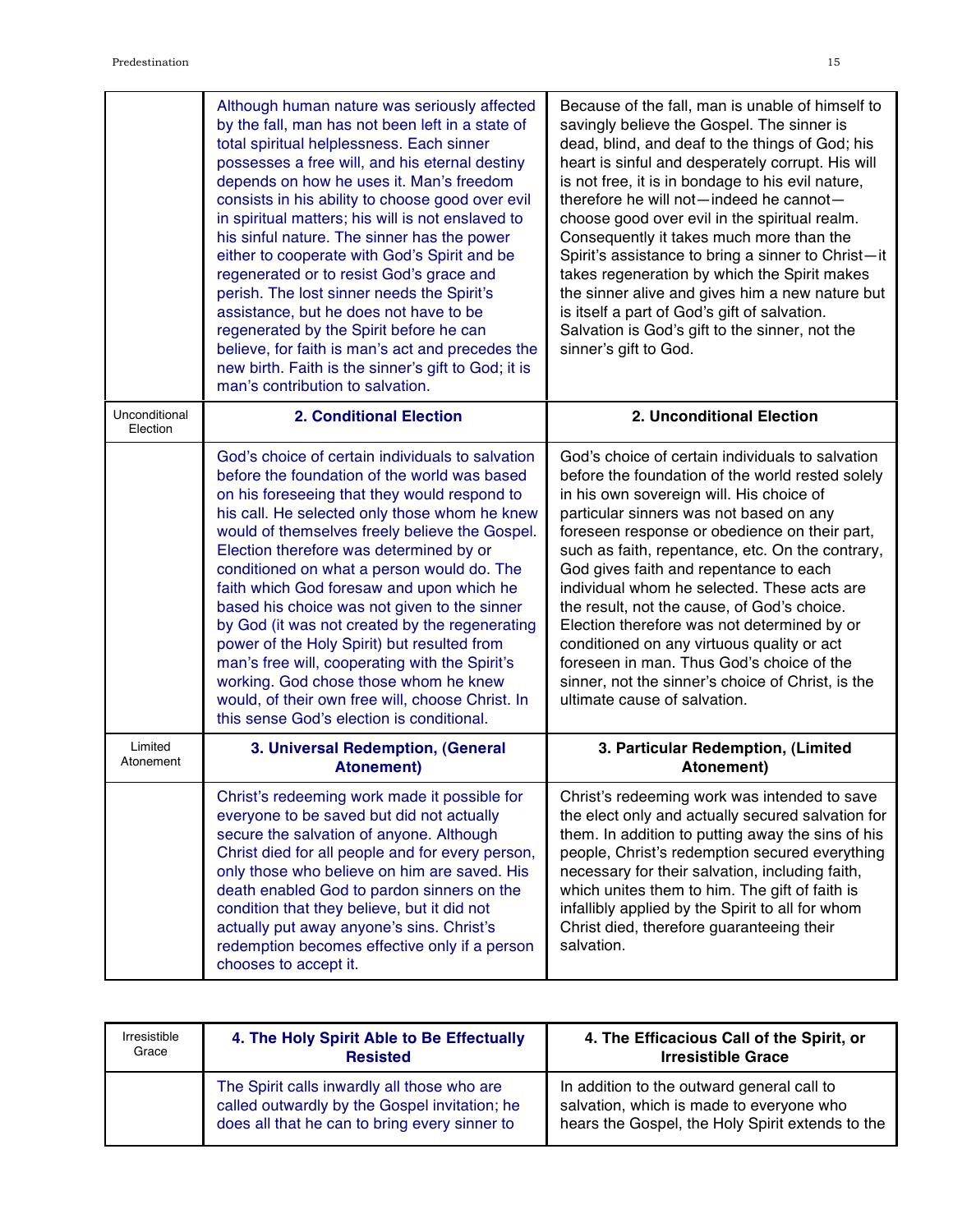|                               | salvation. But inasmuch as man is free, he can<br>successfully resist the Spirit's call. The Spirit<br>cannot regenerate the sinner until he believes;<br>faith (which is man's contribution) precedes<br>and makes possible the new birth. Thus man's<br>free will limits the Spirit in the application of<br>Christ's saving work. The Holy Spirit can draw<br>to Christ only those who allow him to have his<br>way with them. Until the sinner responds, the<br>Spirit cannot give life. God's grace, therefore,<br>is not invincible; it can be, and often is,<br>resisted and thwarted by men. | elect a special inward call that inevitably brings<br>them to salvation. The external call can be, and<br>often is, rejected; whereas the internal call<br>cannot be rejected; it always results in<br>conversion. By means of this special call the<br>Spirit irresistibly draws sinners to Christ. The<br>Spirit graciously causes the elect sinner to<br>cooperate, to believe, to repent, to come freely<br>and willingly to Christ. God's grace, therefore, is<br>invincible; it never fails to result in the salvation<br>of those to whom it is extended. |  |
|-------------------------------|------------------------------------------------------------------------------------------------------------------------------------------------------------------------------------------------------------------------------------------------------------------------------------------------------------------------------------------------------------------------------------------------------------------------------------------------------------------------------------------------------------------------------------------------------------------------------------------------------|------------------------------------------------------------------------------------------------------------------------------------------------------------------------------------------------------------------------------------------------------------------------------------------------------------------------------------------------------------------------------------------------------------------------------------------------------------------------------------------------------------------------------------------------------------------|--|
| Perseverance of<br>the Saints | <b>5. Falling From Grace</b>                                                                                                                                                                                                                                                                                                                                                                                                                                                                                                                                                                         | 5. Perseverance of the Saints                                                                                                                                                                                                                                                                                                                                                                                                                                                                                                                                    |  |
|                               | Those who believe and are truly saved can<br>lose their salvation by failing to keep up their<br>faith. Not all Arminians agree on this point;                                                                                                                                                                                                                                                                                                                                                                                                                                                       | All who are chosen by God, redeemed by<br>Christ, and given faith by the Spirit are eternally<br>saved. They are kept in faith by the power of                                                                                                                                                                                                                                                                                                                                                                                                                   |  |
|                               | some hold that believers are eternally secure<br>in Christ-that once a sinner is regenerated,<br>he can never be lost.                                                                                                                                                                                                                                                                                                                                                                                                                                                                               | Almighty God and thus persevere to the end.                                                                                                                                                                                                                                                                                                                                                                                                                                                                                                                      |  |
|                               | <b>Rejected by the Synod of Dort</b>                                                                                                                                                                                                                                                                                                                                                                                                                                                                                                                                                                 | <b>Reaffirmed by the Synod of Dort</b>                                                                                                                                                                                                                                                                                                                                                                                                                                                                                                                           |  |

# *Traditional Arguments on Election*

| Arminianism                                                                                                                                                                                                                                                                                            |                                                                                                                                                                                                                                                                                                             |  |
|--------------------------------------------------------------------------------------------------------------------------------------------------------------------------------------------------------------------------------------------------------------------------------------------------------|-------------------------------------------------------------------------------------------------------------------------------------------------------------------------------------------------------------------------------------------------------------------------------------------------------------|--|
| <b>Arguments For</b>                                                                                                                                                                                                                                                                                   | <b>Arguments Against</b>                                                                                                                                                                                                                                                                                    |  |
| God desires all persons to be saved and does not desire the<br>death of the wicked (Ezek. 33:11; 1 Tim. 2:3-4; 2 Peter 3:9).                                                                                                                                                                           | God has selected some to be saved, not all; and he has even<br>chosen not to reveal some truths to some people (Matt.<br>13:10-16; John 10:24-30).                                                                                                                                                          |  |
| The universal character of God's commands and exhortations<br>reveal his desire to save all people (John 3:3, 5-7; 1 Peter<br>1:16). Also God issues a universal invitation for all to come to<br>Christ (Isa. 55:1; Matt. 11:28; John 9:37-39).                                                       | God's standard does not change because of man's inability<br>to obey; a person can come to God only if God draws him<br>(John 6:35-40, 44-47, 65).                                                                                                                                                          |  |
| All people are able to believe and be saved, because God has<br>issued a universal call to salvation and because God has<br>given all people prevenient grace to counteract sin and to<br>render everyone able to respond to the gospel. There is no<br>need for special grace from God for salvation. | The term "prevenient grace" is not found in the Bible. Paul<br>expresses the fact that man is unable to turn to God and<br>does not even seek God, but that he rejects the revelation he<br>has been given (Rom. 1:18-32; 3:10-19).                                                                         |  |
| It would be unjust of God to hold people responsible for what<br>they are unable to do.                                                                                                                                                                                                                | "Foreknowledge," as used in Scripture, is not just knowledge<br>of future events, but is a relational term showing that God<br>has loved and related to the elect before they came into<br>existence and chose them to be saved because he chose to<br>love them, regardless of their deeds (Rom. 9:26-29). |  |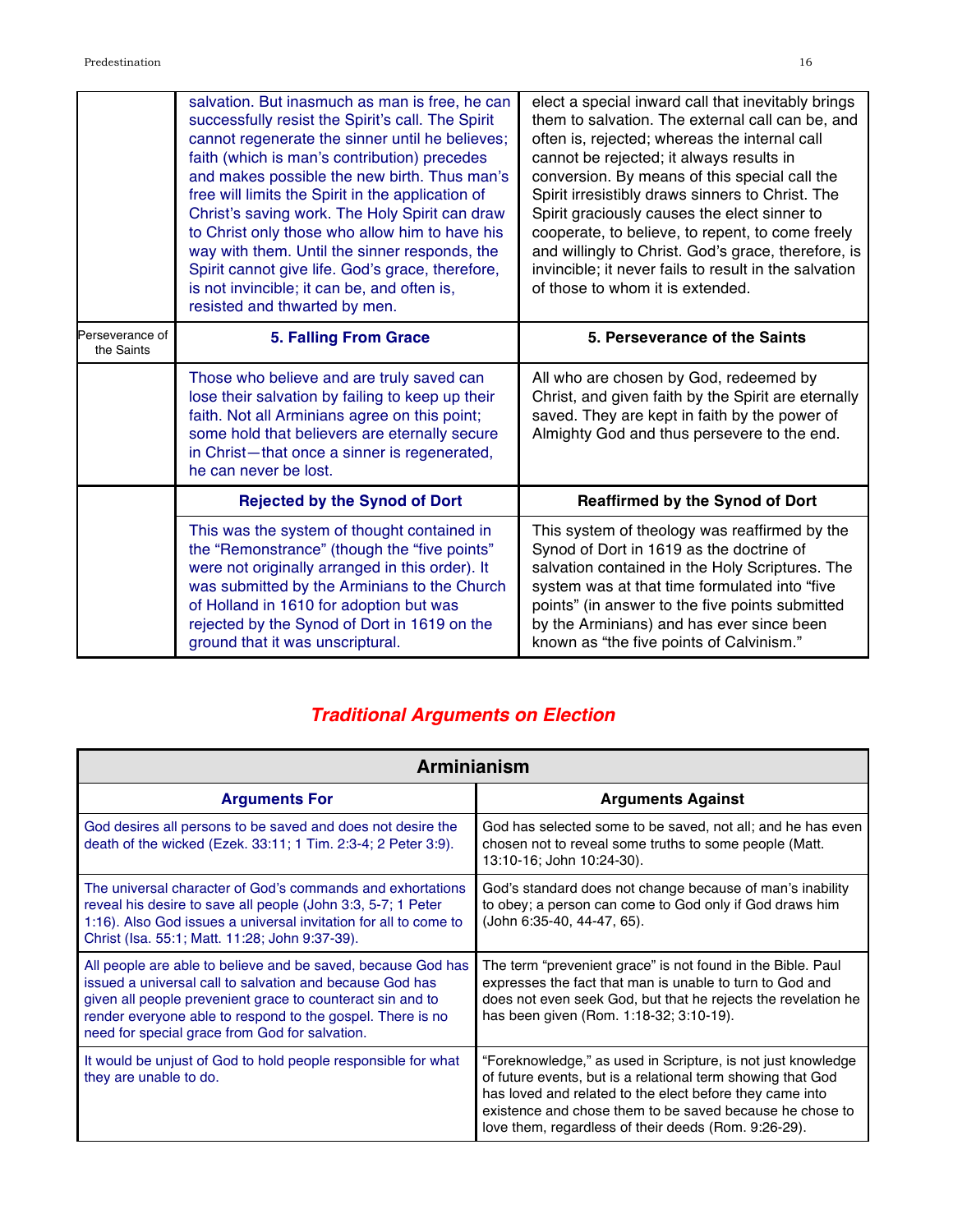| God does choose some to salvation and pass over others,<br>because he has foreseen who will accept the offer of salvation<br>in Christ. Foreknowledge is God's knowing beforehand who<br>will receive salvation and is closely tied with election (Rom.<br>8:29; 1 Peter 1:1-2).            |                                                                                                                                                                                                                           |  |
|---------------------------------------------------------------------------------------------------------------------------------------------------------------------------------------------------------------------------------------------------------------------------------------------|---------------------------------------------------------------------------------------------------------------------------------------------------------------------------------------------------------------------------|--|
| <b>Calvinism</b>                                                                                                                                                                                                                                                                            |                                                                                                                                                                                                                           |  |
| <b>Arguments For</b>                                                                                                                                                                                                                                                                        | <b>Arguments Against</b>                                                                                                                                                                                                  |  |
| The whole human race is lost in sin, and each individual is<br>totally corrupted in intellect, will, and emotions by sin. Man is<br>unable to respond to God's offer of salvation because he is<br>spiritually dead (Jer. 17:9; John 6:44; Rom. 3:1-23; 2 Cor. 4:3-<br>4; Eph. 2:1-3).      | If man is unable to respond and cannot obey God, then how<br>can God truly offer salvation to all through the Gospel and<br>expect obedience from man (Matt. 11:28-30; John 3:16;<br>$6:35$ ?                             |  |
| God is sovereign in all he does, and he does all according to<br>his good will and pleasure. He is not answerable to man,<br>because he is the Creator and can choose whomever he wills<br>to save (Rom. 9:20-21; Eph. 1:5; Phil. 2:13; Rev. 4:11).                                         | God desires everyone to be saved (1 Tim. 2:3-4; 2 Peter<br>$3:9$ ).                                                                                                                                                       |  |
| God has chosen certain people for his special grace,<br>irrespective of their physical descent, character, or good<br>deeds. Specifically in salvation, he has chosen to save certain<br>people through faith in Christ (John 6:37, 44, 65; 15:16; Acts<br>13:48; Rom. 9:6-24; Eph. 1:4-5). | God would not be fair in choosing only some to eternal life<br>and passing over others, because this would violate man's<br>free will to choose and because the offer of the Gospel to all<br>would not be in good faith. |  |
| Election is an expression of God's sovereign will and is the<br>cause of faith (Eph. 2:8-10).                                                                                                                                                                                               | God cannot demand that man believe if faith comes from<br>him.                                                                                                                                                            |  |
| Election is certainly effective for the salvation of all the elect.<br>Those whom God chooses will certainly come to faith in Christ<br>(Rom. 8:29-30).                                                                                                                                     | There is the possibility that those who have come to faith<br>may fall from grace and lose their salvation.                                                                                                               |  |
| Election is from all eternity and is immutable (Eph. 1:4, 9-11).                                                                                                                                                                                                                            | God foresaw those who would believe and elected them in<br>eternity (Rom. 8:29).                                                                                                                                          |  |

NOTE: The above two charts are taken from Charts of Christian Theology and Doctrine pp. 95-99, by H. Wayne House, Zondervan

# *Major Evangelical Views of Election*

|                      | <b>Arminianism</b>                                                                                                                                                                                                                      | <b>Calvinism</b>                                                                                                                                                                                       | <b>Moderate Calvinism</b>                                                                                                                      |
|----------------------|-----------------------------------------------------------------------------------------------------------------------------------------------------------------------------------------------------------------------------------------|--------------------------------------------------------------------------------------------------------------------------------------------------------------------------------------------------------|------------------------------------------------------------------------------------------------------------------------------------------------|
| <b>Definition</b>    | The conditional choice of God by<br>which he determined who would<br>believe based on his<br>foreknowledge of who will<br>exercise faith. It is the result of<br>man's faith.                                                           | The unconditional and loving choice of<br>God by which he determines who must<br>believe. It is the cause of man's faith.                                                                              | The unconditional and loving<br>choice of God by which he<br>determines who will believe. It is<br>the cause of man's faith.                   |
| Notable<br>Adherents | Jacobus Arminius, John Wesley                                                                                                                                                                                                           | John Calvin, Charles Spurgeon                                                                                                                                                                          | <b>Millard J. Erickson</b>                                                                                                                     |
| Historical<br>Roots  | In the early 17th century, the<br>Dutch pastor Arminius, while<br>attempting to defend Beza's<br>view, became convinced that<br>Beza and Calvin were wrong.<br>Wesley later went beyond<br>Arminius by emphasizing<br>prevenient grace. | During the Reformation, Calvin picked<br>up on Augustine's emphasis on God's<br>irresistible grace, man's sin nature, and<br>predestination. Calvin was succeeded by<br>Beza, who went a step further. | Primarily a recent interpretation.                                                                                                             |
|                      | Emphasizes the responsibility of<br>man to make a choice. Also<br>acknowledges man's depravity<br>and helplessness without God's                                                                                                        | Emphasizes the holiness and<br>sovereignty of God and thus his right to<br>make such decrees as election to                                                                                            | <b>Emphasizes the holiness and</b><br>sovereignty of God while at the<br>same time preserving the idea of<br>man's responsibility. God's grace |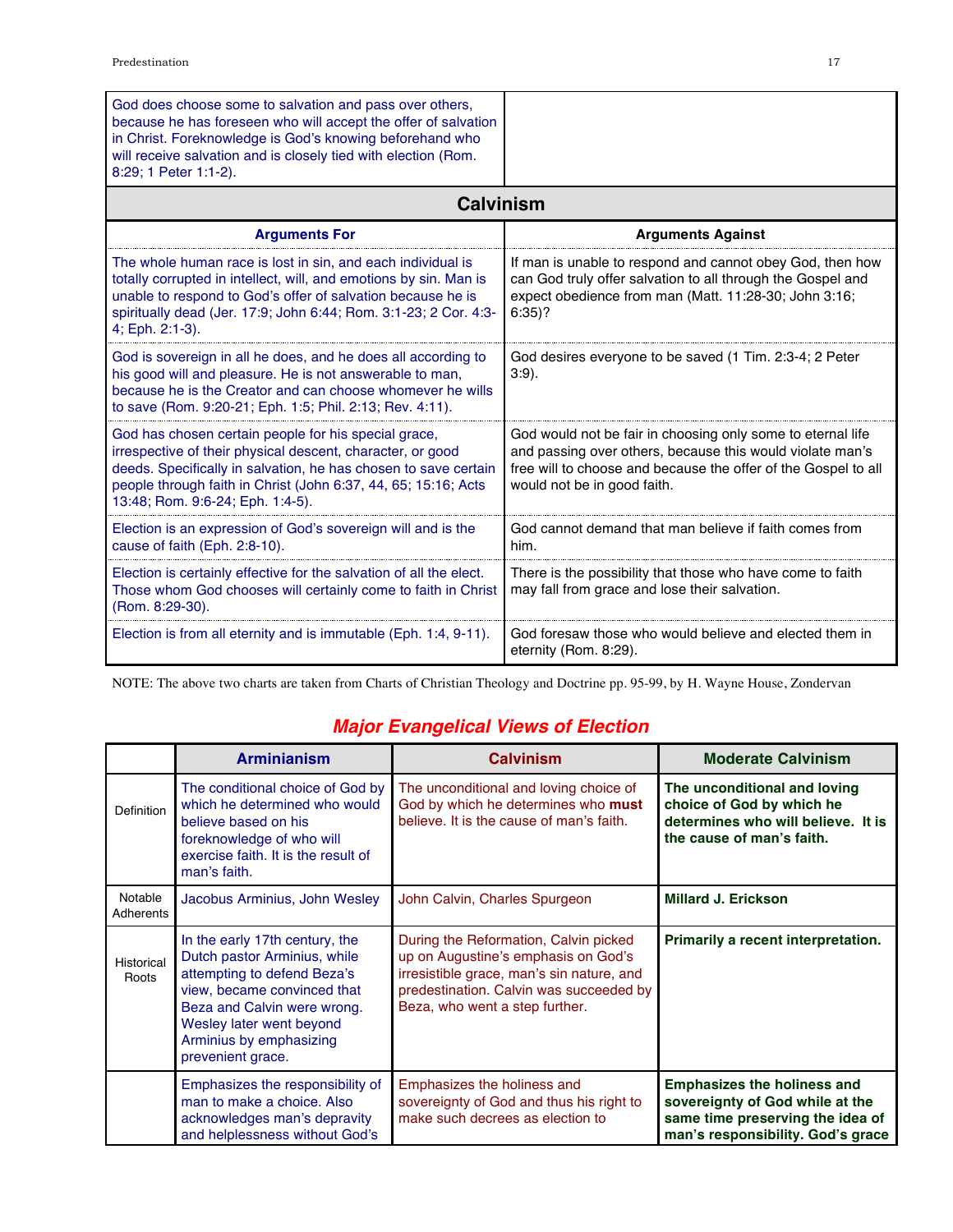| Pros                   | intervention. Most attractive<br>aspect is its allowance for man's<br>free will to choose. Man can<br>resist God's grace.                                                                                                                                                                                                                                   | salvation.<br>Rightly emphasizes the total depravity of<br>man and his inability to choose what is<br>right unaided. The overriding doctrine is<br>the absolute sovereignty of God, who is<br>not dependent on the whim or will of<br>man. Man cannot resist God's grace.<br>This view is supported by an<br>overwhelming amount of Scriptural<br>evidence. | is irresistible but only because<br>God has chosen to make it so<br>appealing to the elect that they<br>will accept it. In other words, God<br>enables the elect to want his<br>grace.<br>Thus God works his sovereign<br>will through the will of the elect.<br><b>Strikes a balanced position</b><br>between traditional Calvinism<br>and Arminianism. |
|------------------------|-------------------------------------------------------------------------------------------------------------------------------------------------------------------------------------------------------------------------------------------------------------------------------------------------------------------------------------------------------------|-------------------------------------------------------------------------------------------------------------------------------------------------------------------------------------------------------------------------------------------------------------------------------------------------------------------------------------------------------------|----------------------------------------------------------------------------------------------------------------------------------------------------------------------------------------------------------------------------------------------------------------------------------------------------------------------------------------------------------|
| Cons                   | De-emphasizes God's<br>sovereignty. By putting God in a<br>position of dependence on the<br>decisions of a created being, this<br>view makes it appear that God is<br>not in control of his universe.<br>Also, acknowledging the doctrine<br>of total depravity required<br>Wesley to come up with<br>prevenient grace, which has no<br>basis in Scripture. | De-emphasizes man's responsibility.<br>Seems to eclipse man's free will and<br>thus his responsibility for his sin. Critics<br>charge that it is fatalistic and destroys<br>motive for evangelism. Biggest problem:<br>apparent logical contradiction to human<br>freedom.                                                                                  | Lacks a clear precedent in<br>church history. Borders on<br>semantical dodging when it<br>distinguishes between God's<br>rendering something certain and<br>something necessary (God's<br>deciding that something will<br>happen as opposed to deciding<br>that it must happen).                                                                         |
| Scriptural<br>Evidence | Central text: No logical treatises<br>can be found to support the<br>Arminian position. Thus, they<br>appeal to the universal character<br>of God's invitation to salvation; 1<br>Timothy 2:3-4 is offered as<br>evidence that God desires all<br>people to be saved (see also<br>Isa. 55:1; Ezek. 33:11; Acts<br>17:30-31; 2 Peter 3:9).                   | Central text: Romans 9:6-24. This<br>demonstrates that election is based on<br>God's just character and his sovereignty.<br>Therefore, he will not make an unjust<br>decision, and he is not required to<br>explain to man why he still finds fault<br>with those whom he did not choose.                                                                   | No central text is specifically<br>offered. Erickson bases his<br>position on the strengths of the<br><b>Calvinist position and the</b><br>weakness of the Arminian and is<br>motivated by the apparent<br>contradiction of God's<br>sovereignty and man's free will.<br>He would lean to the Calvinist<br>position in most passages.                    |

NOTE: The above charts are modified from Charts of Christian Theology and Doctrine pp.95-99, by H. Wayne House, Zondervan

# *Order of the Decrees*

| Supralapsarian                                                                                                                      | Infralapsarian                                                                       | Sublapsarianism                                                                   | Lutheran                                                                          | Wesleyan                                                                             | <b>Roman Catholic</b>                                                             |
|-------------------------------------------------------------------------------------------------------------------------------------|--------------------------------------------------------------------------------------|-----------------------------------------------------------------------------------|-----------------------------------------------------------------------------------|--------------------------------------------------------------------------------------|-----------------------------------------------------------------------------------|
| (Limited<br>Atonement)                                                                                                              | (Limited<br>Atonement)                                                               | (Unlimited<br>Atonement)                                                          |                                                                                   |                                                                                      |                                                                                   |
| <b>Creation of</b><br>man with a<br>view to<br>electing some<br>to eternal life<br>and damning<br>others to<br>eternal<br>perdition | Permission of<br>fall of man<br>results in guilt,<br>corruption,<br>total inability. | Permission of fall<br>of man results in<br>corruption, guilt,<br>moral inability. | Permission of fall<br>of man results in<br>guilt, corruption,<br>total inability. | Permission of<br>fall of man<br>results in guilt,<br>corruption,<br>total inability. | Permission of fall of<br>man results in loss<br>of supernatural<br>righteousness. |
| Permission of<br>fall of man<br>results in guilt,<br>corruption,                                                                    | Election of<br>some to life in<br>Christ                                             | Gift of Christ to<br>render salvation<br>possible to all                          | Gift of Christ to<br>render<br>satisfaction for<br>sins of world                  | Gift of Christ<br>to render<br>satisfaction<br>for sins of                           | Gift of Christ to<br>render satisfaction<br>for all human sins                    |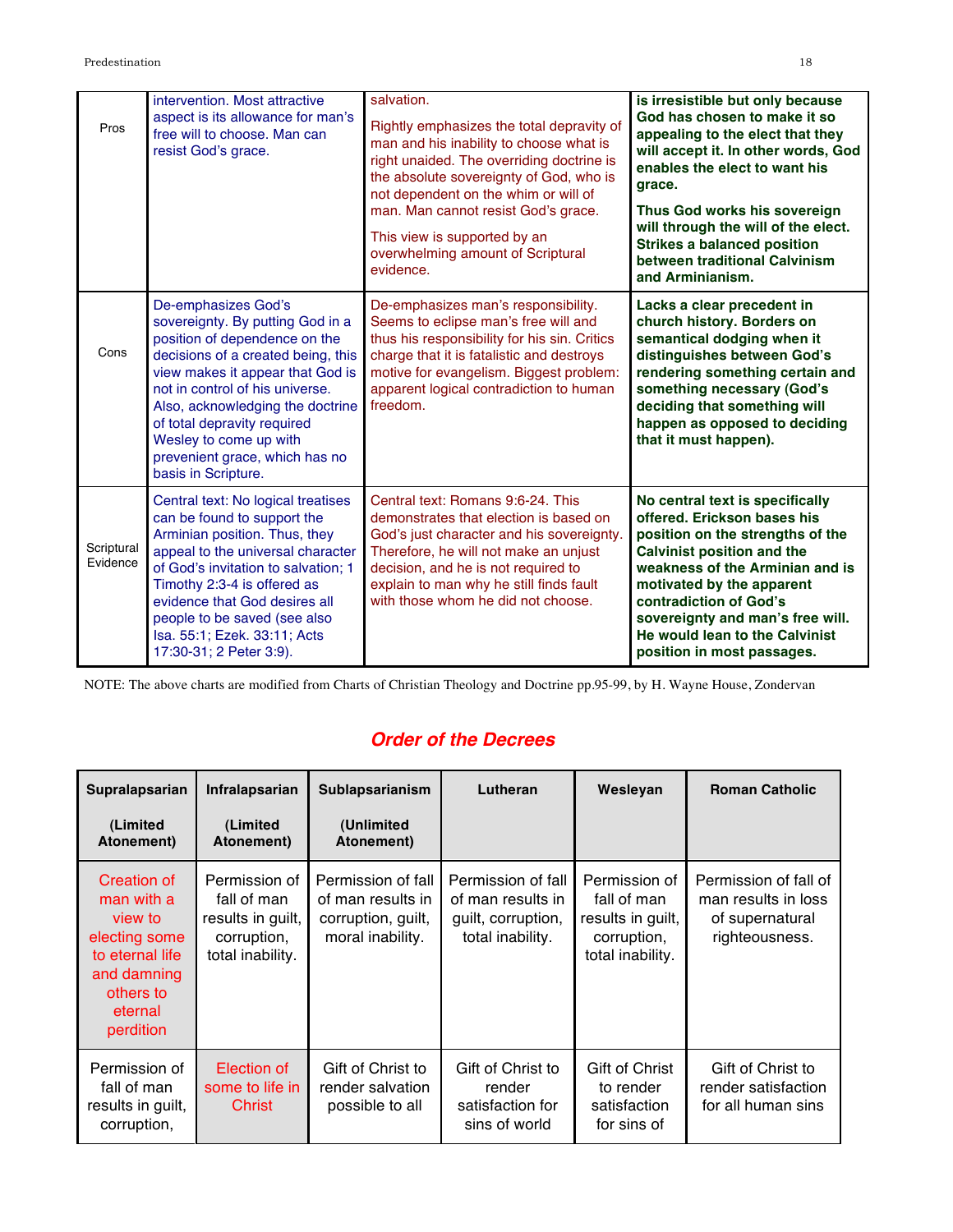| total inability                                             |                                                                |                                                                     |                                                                                      | world                                                                            |                                                                                                           |
|-------------------------------------------------------------|----------------------------------------------------------------|---------------------------------------------------------------------|--------------------------------------------------------------------------------------|----------------------------------------------------------------------------------|-----------------------------------------------------------------------------------------------------------|
| Gift of Christ to<br>redeem the<br>elect                    | Gift of Christ<br>to redeem the<br>elect                       | Election of some<br>for gift of moral<br>ability                    | Gift of means of<br>grace to<br>communicate<br>saving grace                          | Remission of<br>original sin to<br>all and gift of<br>sufficient<br>grace to all | Institution of church,<br>the sacraments, to<br>apply satisfaction of<br>Christ                           |
| Gift of the Holy<br>Spirit to save<br>the redeemed          | Gift of the<br>Holy Spirit to<br>save the<br>redeemed          | Gift of the Holy<br>Spirit to work<br>moral ability in<br>the elect | <b>Predestination to</b><br>life of those who<br>do not resist the<br>means of grace | Predestination<br>to life of those<br>who improve<br>sufficient<br>grace         | Application of<br>satisfaction of Christ<br>through<br>sacraments, under<br>operation of second<br>causes |
| Sanctification<br>of all the<br>redeemed and<br>regenerated | Sanctification<br>of all the<br>redeemed<br>and<br>regenerated | Sanctification by<br>the Spirit                                     | Sanctification<br>through the<br>means of grace                                      | Sanctification<br>of all who<br>cooperate<br>with sufficient<br>grace            | Building up in holy<br>life of all to whom<br>the sacraments are<br>communicated                          |

NOTE: Much of the above chart is modified from Charts of Christian Theology and Doctrine pp. 98, by H. Wayne House, Zondervan

# **Questions that you should be able to answer.**

### **1. Specific facts you should know.**

- a. What are the strongest arguments for the Arminian position?
- b. What are the strongest arguments for the Calvinist position?
- c. What are the strongest arguments for the position of Barth?
- d. What are the five points of Calvinism?
- e. What is the meaning of double predestination?

### **2. Issues that you should be able to discuss.**

- a. What is the meaning of "forknowledge" in Rom.8:29-30?
- b. What are the implications of "supralapsarianism"?
- c. How important are the ordering of the decrees?
- d. How is predestination related to pride and humility in the Christian life?
- e. How does this doctrine effect our need to control our environment?
- f. How do you respond to this statement "If a job is worth doing, it is worth doing poorly."?

### **Views of Election and Predestination**

### by Wesley Wilson

When most people explain the doctrines of election and predestination in the Bible, they present either the traditional Calvinist view or the traditional Arminian view. Both views explain certain of the truths contained in Scripture, but both, as they are most commonly explained today, fail to explain other truths. As in science, the theory that best matches the evidence—in this case the Bible—is the most accurate theory.

The Calvinist View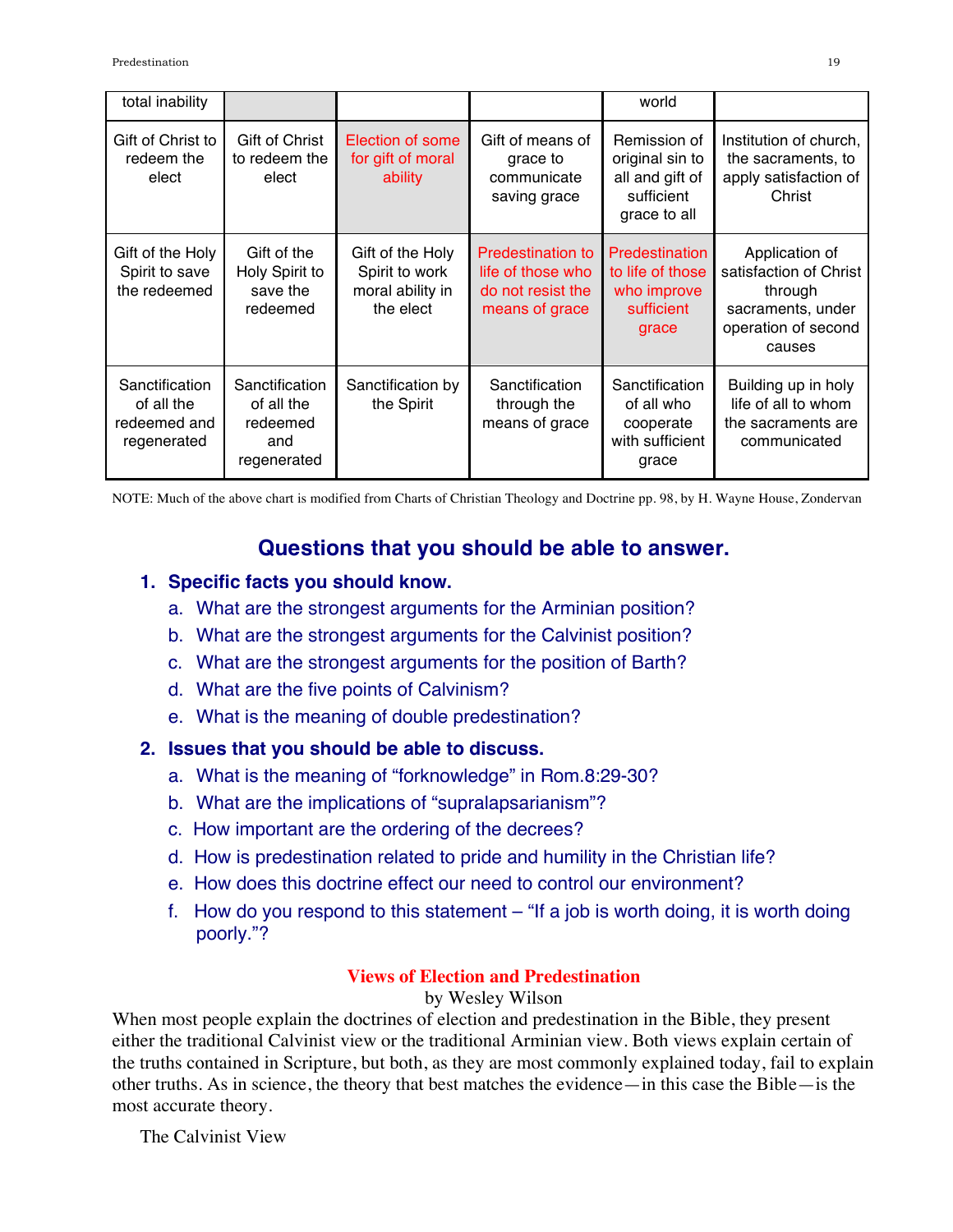The Calvinist view of election holds that God sovereignly elected, chose, or predestinated certain individuals before the foundation of the world to be saved. He chose to show mercy on those people, the elect, and on them only. This election was unconditional, because it was based on nothing these blessed individuals had done or would ever do. Because God has predestinated His elect, they cannot escape His salvation. God's grace is irresistible. Furthermore, Christ must have died to save only those people. God would be unjust, the theory states, to punish sins for which the blood of Christ atoned. Thus Christ's atonement is limited to the elect. Finally, if God's grace is irresistible, nothing can make a person fall from that grace. Those who are truly God's elect will persevere in the faith and will be eternally secure. So the Calvinist view of election binds together the U, L, I, and P of the Calvinist TULIP, unconditional election, limited atonement, irresistible grace, and the perseverance of the saints.

#### The Traditional Arminian View

The traditional Arminian view of election holds that God sovereignly decreed before the foundation of the world that "whosoever will may come." God chose to save every individual who would respond to His grace. His mercy is offered to all. This election is conditional upon the individual's response. Thus it is possible to resist the grace of God, and it is possible to fall from that grace after a genuine conversion by rejecting it through sin. Those who persevere in the faith will be saved.

#### Flaws in both views

Unconditional election is the strongest disputed point of Calvinism. (Total depravity is the strongest point, but Arminians hold to it as firmly as Calvinists. The perseverance of the saints is another point of practical agreement, although it is viewed in different ways.) Calvinists can show convincingly from Romans 9 that God's election is not based on anything those who were chosen did. "(For *the children* being not yet born, neither having done any good or evil, that the purpose of God according to election might stand, not of works, but of him that calleth;)" (verse 11). "So then *it is* not of him that willeth, nor of him that runneth, but of God that sheweth mercy." (verse 16). So conditional election is the weakest point of the traditional Arminian view. The primary problem of the Calvinist view of election is that it denies that God "will have all men to be saved, and to come unto the knowledge of the truth." (I Tim. 2:4). By choosing certain people to be saved, God by default sends all others to hell, without a chance of redemption.

#### The National Election View

A third, less common view lies firmly within the Arminian camp. The nation of Israel was God's chosen people in the Old Testament. Certainly they were not all saved. "The soul that sinneth, it shall die," in Ezekiel was clearly a warning to the house of Israel. Romans 9 is a blueprint of how God chose, or elected, the elect. In short, God chose nations, or people groups. For a time, Israel was God's elect. When Christ brought a new, "better covenant," all people, both Jews and Gentiles, became His chosen, or elect, people. The "grace of God. . . appeared to all men." Thus the national, or corporate, election view holds that election is indeed unconditional, but in all other respects it agrees with the traditional Arminian view.

#### A Closer Look at Romans 9

Does Romans 9 really support the national election view? The first five verses tell Paul's sorrow for the Israelites, who have received many blessings from God. He then shows that not all descendants of the patriarchs received these blessings. For example, the promises to Abraham were fulfilled through Isaac, not Ishmael, and through Jacob, not Esau. These blessings were sovereignly determined by God, not based on any deeds of those He chose to bless. It was "not